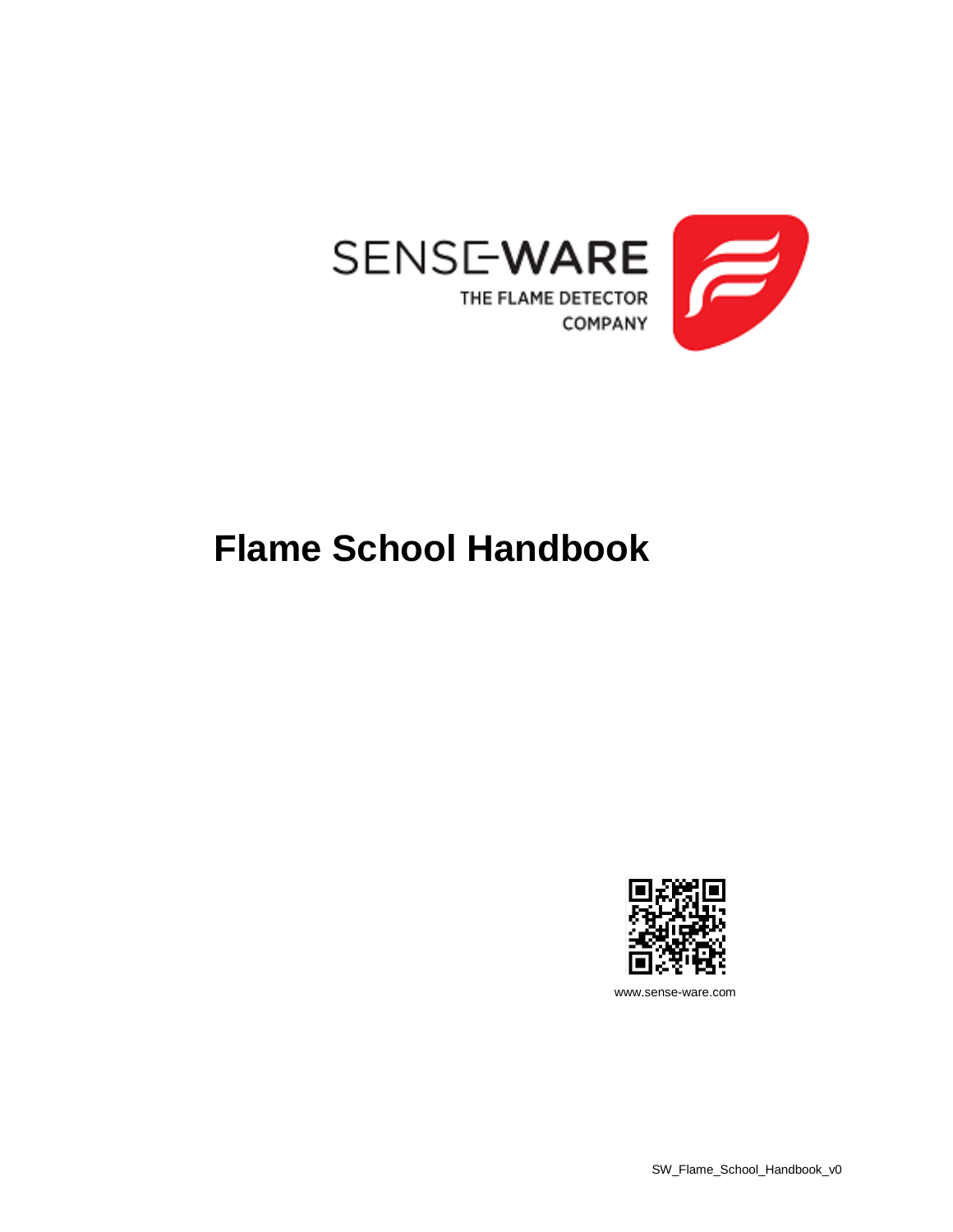

## **Contents**

| $\mathbf{1}$ . |     |  |
|----------------|-----|--|
| 2.             |     |  |
|                |     |  |
|                |     |  |
|                |     |  |
|                |     |  |
| 3.             |     |  |
|                |     |  |
|                |     |  |
|                |     |  |
|                |     |  |
|                |     |  |
|                | 3.6 |  |
|                |     |  |
|                |     |  |
|                |     |  |
| 4              |     |  |
| 5              |     |  |
| 6              |     |  |
|                |     |  |
|                |     |  |
|                |     |  |
|                |     |  |
|                |     |  |
| 7              |     |  |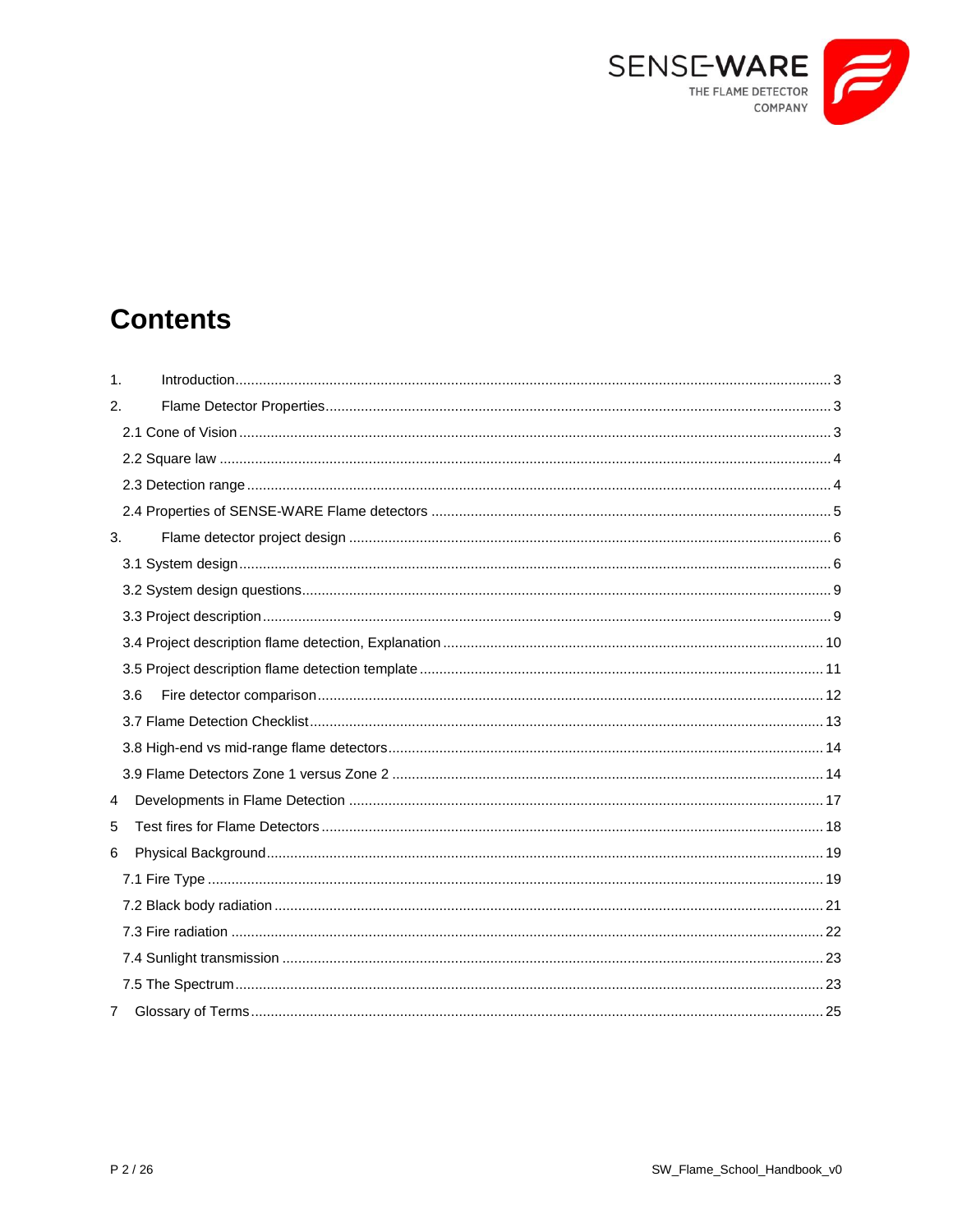

## <span id="page-2-0"></span>**1. Introduction**

The Flame school handbook is meant as a guideline for end users, fire detector companies and installers who want background information before purchasing and commissioning of a fire safety installation. The Flame School Handbook provides information on flame detection properties, project design information and physical background information. In each section a self-containing subject is treated.

If you have specific questions, which are not answered in the Flame School Handbook, you can ask your question to SENSE-WARE [info@sense-ware.com.](mailto:info@sense-ware.com)

For the right choice of SENSE-WARE flame detectors for your application you can consult the flame detector selection guide on the website [www.sense-ware.com.](http://www.sense-ware.com/)

## <span id="page-2-1"></span>**2. Flame Detector Properties**

## <span id="page-2-2"></span>**2.1 Cone of Vision**



#### **Cone of Vision.**

The cone of vision of a flame detector depends on the shape and dimensions of the window/housing and the position of the sensor. With IR sensors lamination of the filter plays a role and can also limit the cone of vision. A wider cone doesn't automatically mean that the detector is better. Carefully aiming is needed to avoid having false alarm sources or friendly fires in the field of view.

The cone is three-dimensional and doesn't need to be perfectly cylindrical. The horizontal and vertical field of view are mostly different due to the shape of the housing or the location of mirrors. (applicable for flame detectors with an through the window optical self-test). Different fuels may result in different Cone of Visions in the same detector.

Very important is the sensitivity at the 45 degree edges. This must be minimum 50% of the maximum sensitivity on the central axis according to the American standard FM3260. Some detectors have a 70% or more performance here. In reality these detectors have a cone of vision that is wider than 90 degrees but the manufacturer normally will not provide this information. (See top picture). A high sensitivity at the edges of the Cone of Vision is an advantage when designing a flame detection system.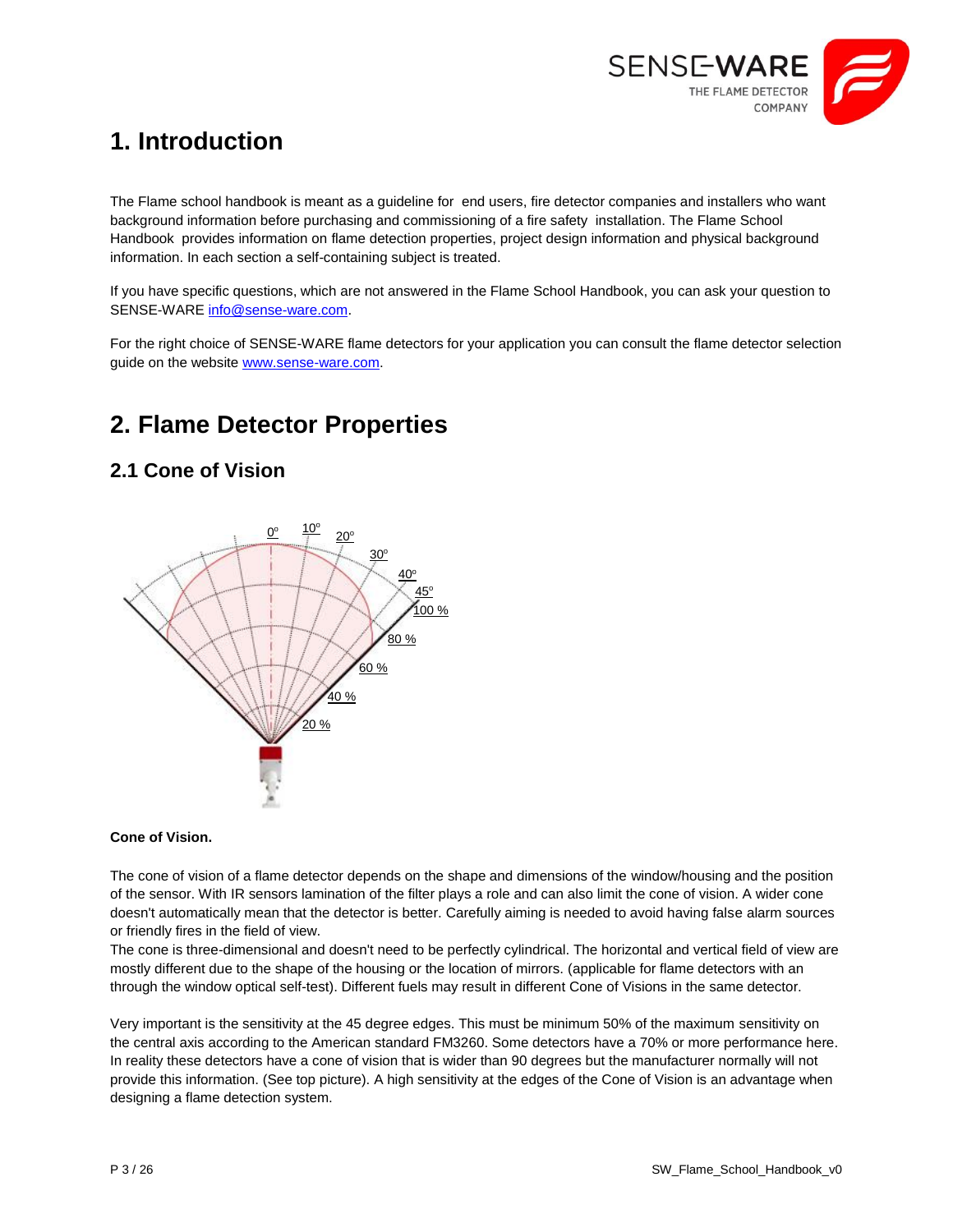

## <span id="page-3-0"></span>**2.2 Square law**



#### **The Square law.**

The square law is applicable to many optical devices including Flame Detectors. In this case the fire size and distance between the detector and the fire:

If a Flame detector is able to detect a fire at a certain maximum distance then the fire size must be four times bigger when the distance to the fire is doubled. In other words:

#### **Double distance = four times bigger fire.**

This goes for all fire detectors including the ones that are based on camera technology. The maximum sensitivity of a detector can be calculated by dividing the maximum surface A by the square distance:  $c =$  $A/d<sup>2</sup>$ .

With this factor "c" you can calculate the maximum distance  $d = root(A/c)$  and minimum fire surface  $A = c$  $x d<sup>2</sup>$ .

**NOTE!** This calculation cannot be used infinitely. When the distance increases factors such as water vapor, cold CO<sub>2</sub> and flame flicker have more impact.



## <span id="page-3-1"></span>**2.3 Detection range**

Flame Detector is very much influenced by the way the detector is installed. If fact you should put yourself

**Detection Range.**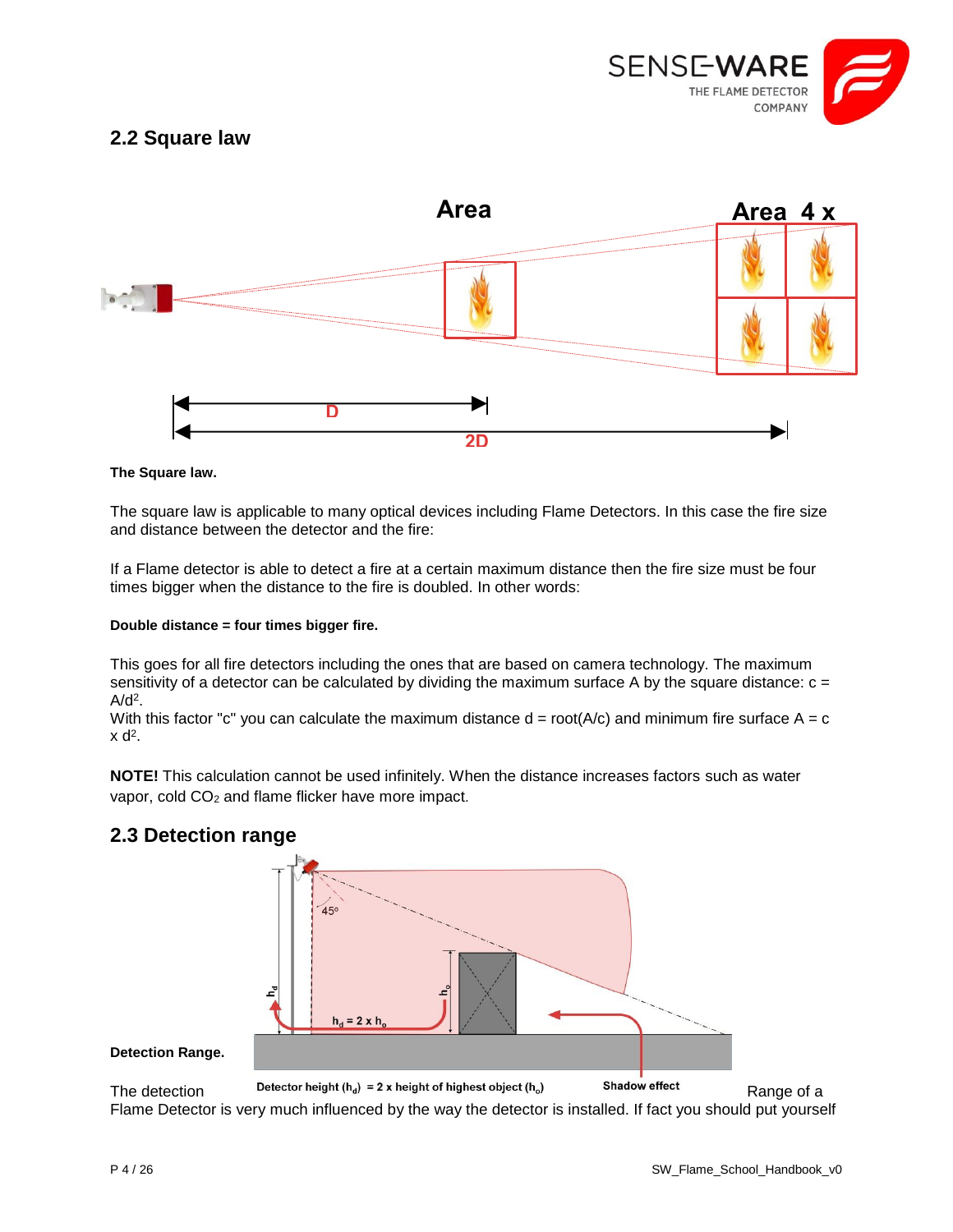

in place of the detector and experience what the detector sees.

A rule of thumb is that the detector is put on a height that is twice the height of the highest object in the area. Beware of the fact that the detector needs maintenance and maybe even repairs. A retractable mast with little swing is recommended. A little roof (30 x 30 cm or 1 ft x 1 ft) protects the detector against quick contamination of the window.





Be aware of the shadow effect. You can avoid the shadow effect by putting another detector in the opposite corner. This second detector also works as redundant device in case the other detector is blocked.

Due to the diminished sensitivity on the edges of the field of view there can be blind spots in the design. The detector will respond to a fire but that fire needs to be bigger. In practice this can be a fire that is four times larger than needed in the central axis.

**NOTE:** When using Flame Detector indoors please keep in mind that smoke absorbs fire radiation. A smoke layer at the ceiling will almost blind the UV detector but the IR detector is less effected. Please put UV detectors at least 150 cm (5 ft) from the ceiling and IR detectors at least 60 cm (2 ft).



## <span id="page-4-0"></span>**2.4 Properties of SENSE-WARE Flame detectors**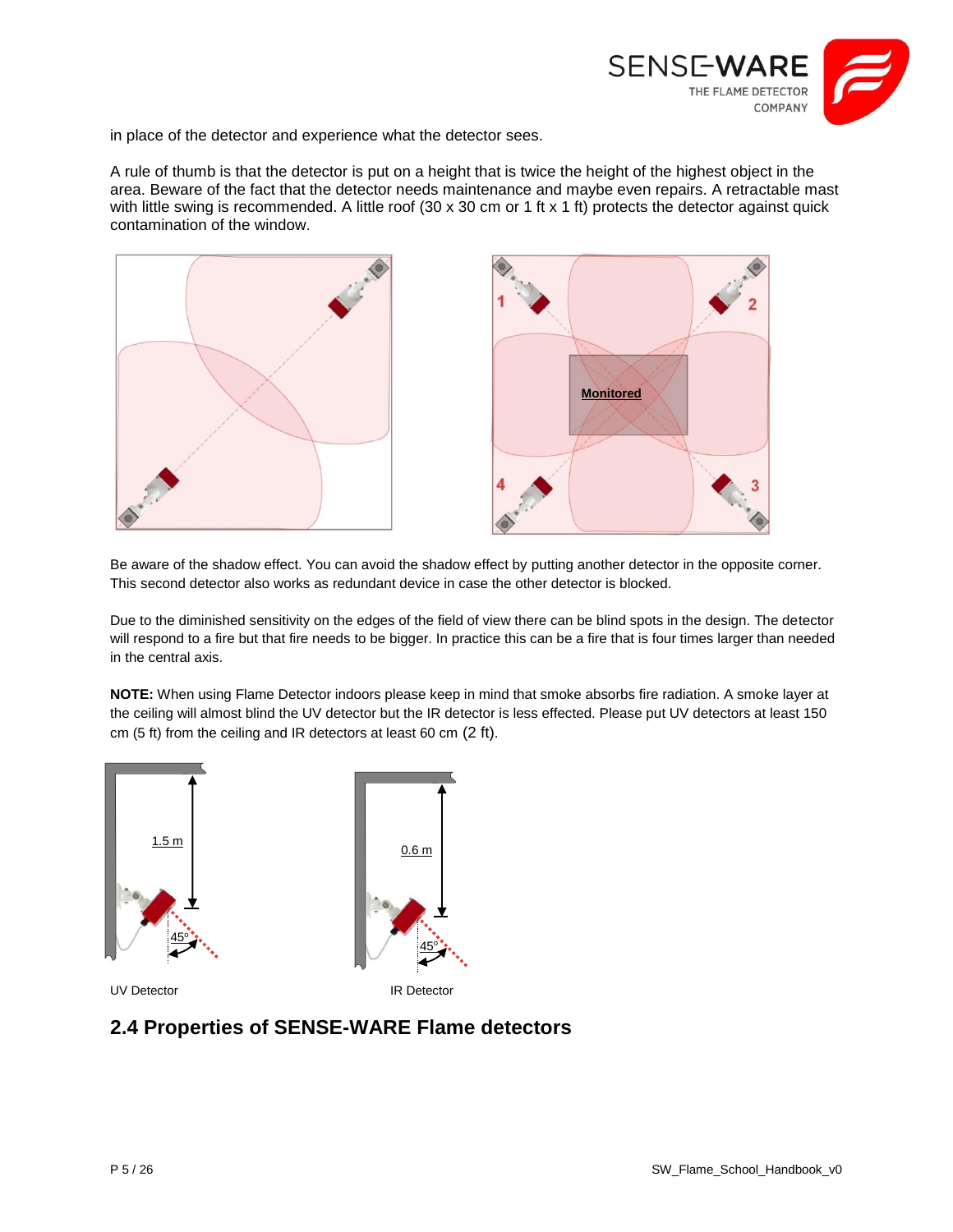



<span id="page-5-1"></span><span id="page-5-0"></span>During the design of a flame detection system the end-user will be asked to estimate the required fire size to be detected and its relation to the ignition probability and the consequential losses. The end-user has the best expertise to make an estimate of what the consequences are of a fire and how quick his organization is able to respond with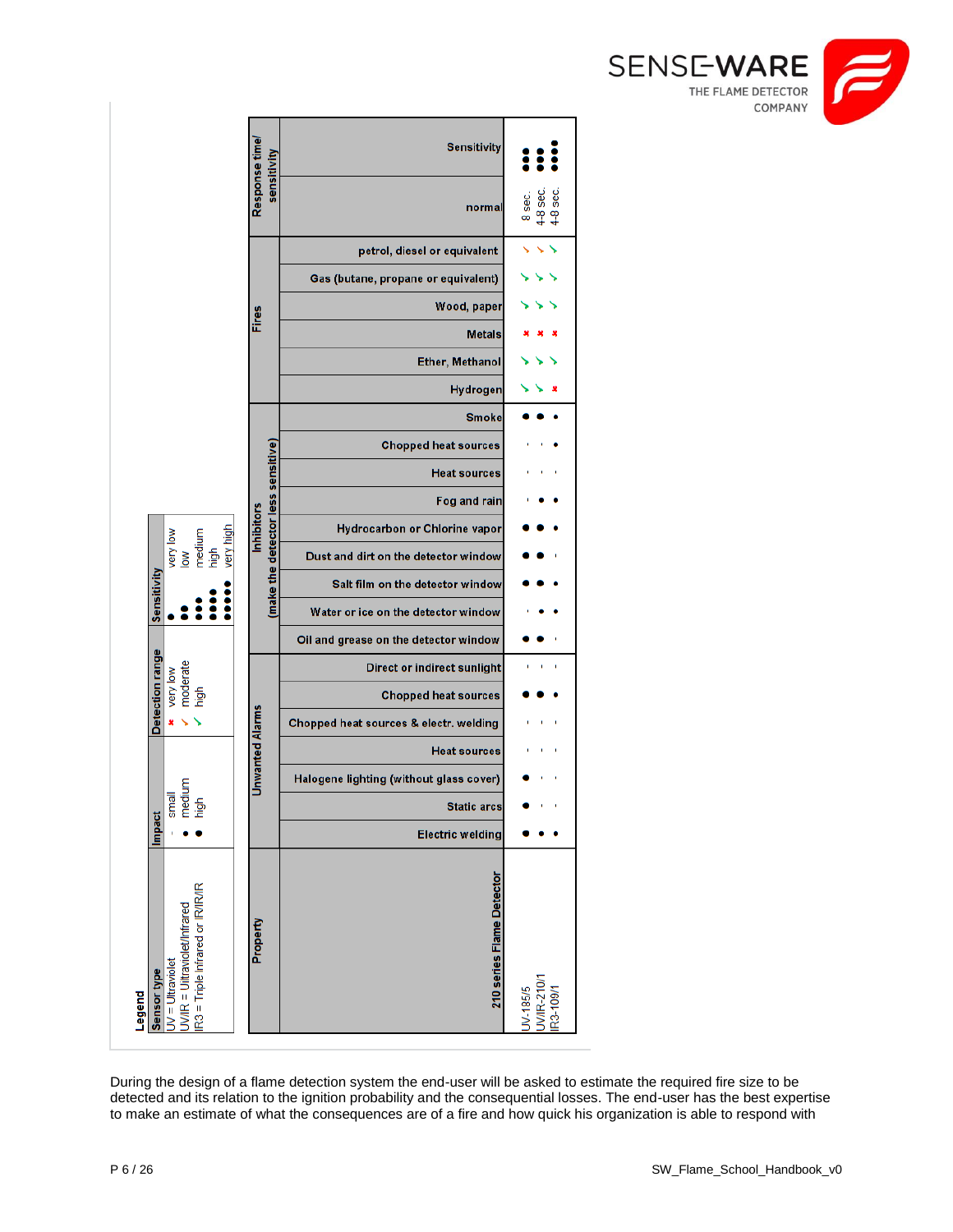

follow up actions such as extinguishing and shut downs.

#### **Flame detection system fires with Heptane as a reference fuel:**

33 x 33 cm (10 kW) for "very high risk", approx. 650 ml Heptane

- A. 50 x 50 cm (25 kW) for "high risk", 1500 ml Heptane
- B. 100 x 100 cm (100 kW) for "moderate risk", 6000 ml Heptane

An estimate of the risk can be made with help of the zone classification of the ATEX 137 standard, the ignition probability and the expected consequential loss. The default response time is; a positive detection within 30 seconds. In an ATEX 137 zone 0 there is almost always an explosive (gas)mixture in the area and therefore always the design fire A (33 x 33 cm) will be applied. Below a table is shown which enables getting an indicative image of the performance fire size:

| <b>ATEX</b><br>137 | Ignition<br>probability | <b>Consequential</b><br>damage | <b>Performance</b><br><b>Fire</b> |
|--------------------|-------------------------|--------------------------------|-----------------------------------|
| 0                  |                         |                                | Α                                 |
|                    | very high               | very high                      | Α                                 |
|                    | very high               | high                           | A                                 |
|                    | high                    | very high                      | Α                                 |
|                    | high                    | moderate                       | в                                 |
|                    | moderate                | high                           | B                                 |
|                    | moderate                | moderate                       | В                                 |
| $\overline{2}$     | very high               | very high                      | B                                 |
| $\overline{2}$     | very high               | high                           | B                                 |
| $\overline{2}$     | high                    | very high                      | в                                 |
| 2                  | high                    | high                           | B                                 |
| 2                  | moderate                | high                           | С                                 |
| $\overline{2}$     | moderate                | moderate                       | С                                 |

For industrial safe areas (areas where no explosion hazardous gases and vapor will occur) with flammable solids one may take the ATEX 137 zone "2".

When determining the ignition probability one should for example take the risk into consideration that a vehicle might collide with the object or that several hot machines or electrical equipment are in the vicinity. Also phenomena such as lightning or the fire risk in adjacent buildings should be taken into account.

Consequential losses are for example production losses, damage on production facilities, unscheduled shut downs, environmental damages etc.

**Caution:** The table shown and the descriptions are purely indicative with the purpose to enable the end-user to determine the size of a performance fire.

#### **Example:**

For a for gasoline and diesel loading area the performance fire size may be estimated as follows:

- Jetty:

The location of the interface between the vessel (ship) and the equipment on the dock is often ATEX zone 2, the ignition probability is high and the consequential losses are very high: design fire B. The rest of the Jetty and the Vessel itself: design fire C.

- Interconnecting piping between Jetty and Storage Tanks:

The pipe-racks have a moderate risk and high consequential losses: performance fire C.

- Loading location:

The location were the fuels are pumped into the tank of the truck has a very high ignition probability because of a hot exhaust or hot brakes of the truck and also because of the occurrence of much electrical (measuring)equipment and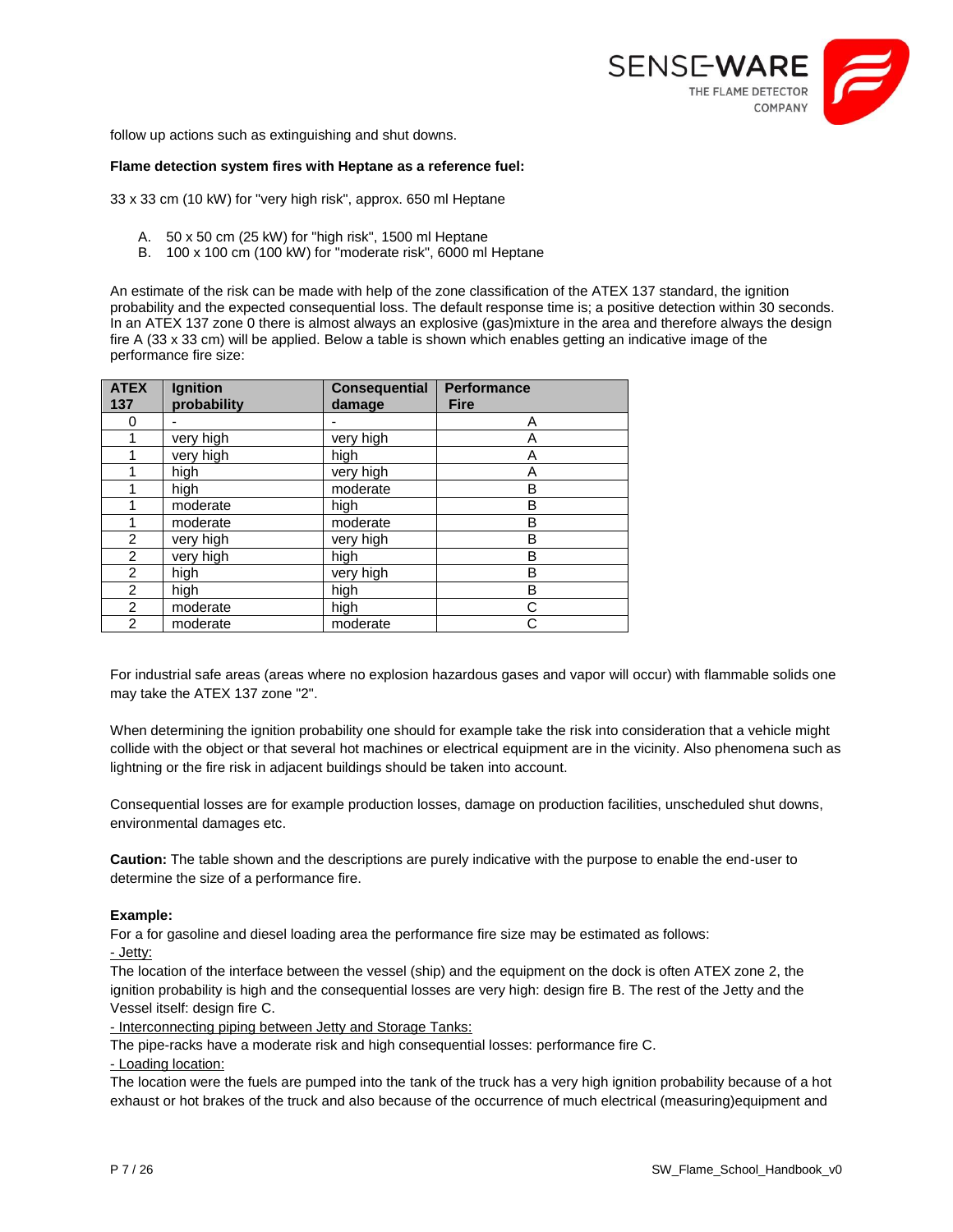

the consequential losses are high: performance fire A.

#### **Detection distance:**

The system design distance of a flame detector relative to the object to be protected in a system design lies on 70% of the maximum distance as a safety factor to compensate for spurious factors:

#### **Indoor application:**

- The height of the room, due to the accumulation of smoke under the ceiling.
- The ventilation grade.
- The lighting.
- The ambient temperature.
- The relative humidity.
- The reflection-properties of the obstacles, walls, floor and ceiling of the room.
- The height above sea level.

#### **Outdoor application:**

- The wind velocity and direction.
- The outdoor temperature.
- The relative humidity.
- The reflection properties of obstacles and objects.
- The occurrence of sunlight.
- The position of the sun.
- The height above sea level.

#### **Factory setting:**

The manufacturer supplies the flame detectors with a standard setting which is typically 50% to 75% of the maximum sensitivity. The reason is normally the suppression of the probability of false alarms but under special conditions it is possible, after consulting the manufacturer, to deviate form the standard settings. You can also agree with the enduser that the standard settings are compensated in the design of the flame alarm system. It is also possible to agree that for example at the take over point the flame detectors are tested at the highest sensitivity and after the test are put back into the default factory settings.

**Contamination:** Often the decay of the sensitivity due to contamination on the flame detector window is neglected. Because of contamination regular maintenance is obligatory. Flame detectors with a Built in Test automatically check the window of the flame detector. A negative test means that the detector has only 50% of the original sensitivity of the detector but a blob in the middle of the window might not be detected while the flame detector is completely blind. Compensation is necessary for critical applications.

#### **Cone of Vision limitation:**

The sensitivity of flame detectors on the edge of the cone of vision is often not as high as the sensitivity in the optical axis of the flame detector. Often the minimum sensitivity is 70% at a total cone of vision of 90 degrees.

#### **Example:**

The end-user has determined that for an outdoor application a target fire of 33 x 33 cm Heptane must be detected and there must be a spacial coverage. The pollution is limited and therefore no compensation in the design is necessary for the pollution.

One applies a flame detector at a maximum detection distance of 60 meters for a 33 x 33 cm Heptane fire if the highest sensitivity settings are set. The factory setting is 75% of the maximum sensitivity and these settings will be applied in the project. The sensitivity on the edges of the field if view of the flame detector is 100% on 45 degrees off the optical axis.

Maximum distance from to the object on the optical axis of the flame detector : 60 meters x 0,7 (spurious influences compensation) x 0,75 (factory setting) = 31,5 meters.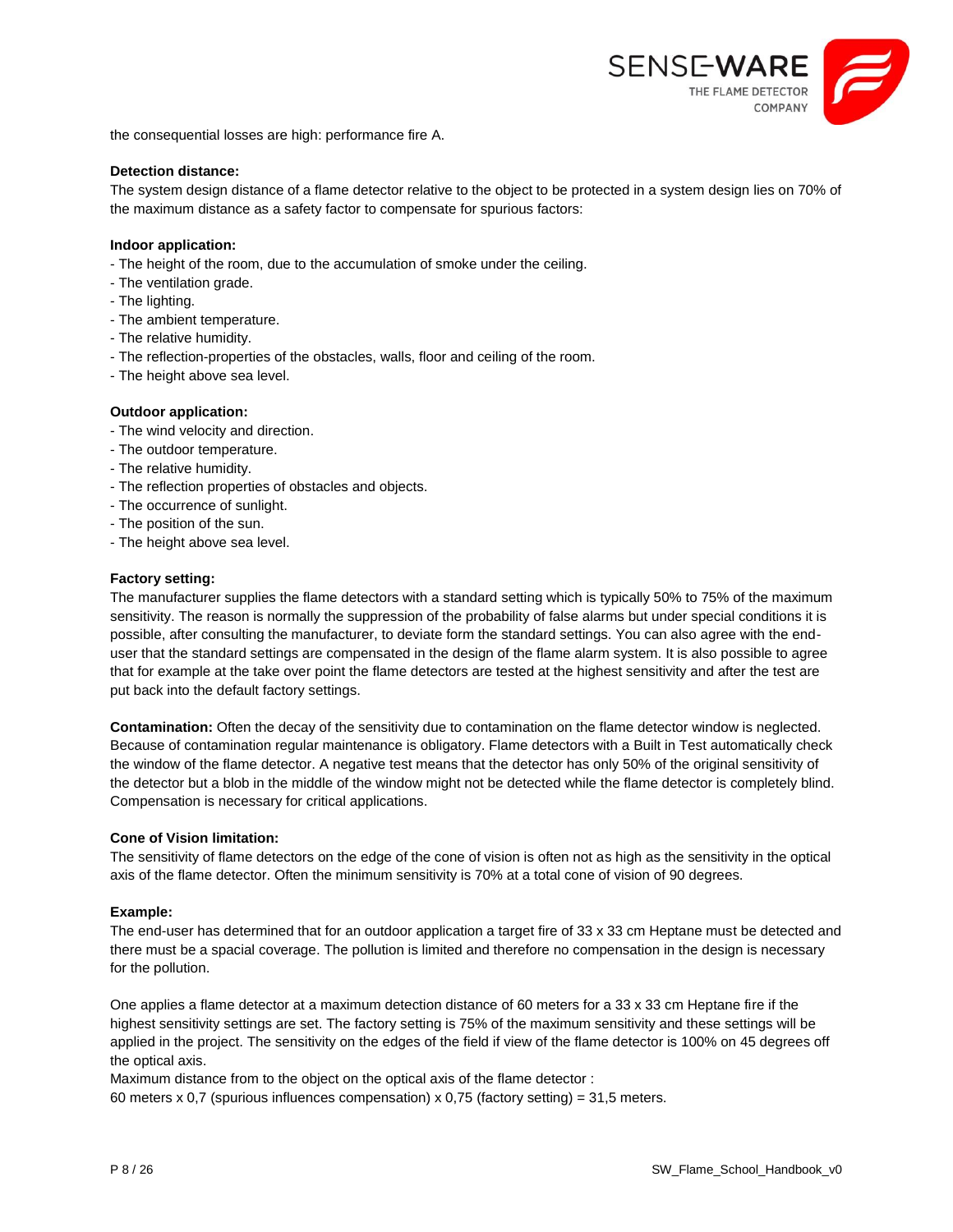

## <span id="page-8-0"></span>**3.2 System design questions**

Before applying flame detectors you need to ask (yourself) a numbers of questions:

#### **1 - Can the flame detector "see" the fire?**

The detector choice depends on the kind of fuel at the application. A UV flame detector can detect virtually every fire, Hydrocarbon as well as non-Hydrocarbon based. An IR flame detector based on 4.4 micron radiation (CO<sub>2</sub> emission of a fire) can only detect Hydrocarbon fires such as burning Wood, Paper, Petrol or Natural Gas. Non-Hydrocarbons such as Hydrogen, Magnesium or Sulfur burn without  $CO<sub>2</sub>$  emissions and cannot be detected with a traditional IR or UV/IR (AND) detector. **See the properties table**!

#### **2 - How big are the flames?**

The distance between the flame detector and a fire and the surface of that fire are related by the square law. It means that when the distance from the detector to the fire is doubled the fires needs to be four times larger. E.g. a detector detects a 0.09 m<sup>2</sup> (1 sqft) gasoline fire at 15 meters (45 ft). In order to see the fire at 30 meters (90 ft) the size of the fire needs to be at least 0.36 m² (4 sqft). **See the chapter: square law. Double distance = 4 times larger fire** 

#### **3 - Are there any inhibitors?**

It is important to know if there are inhibitors present or emerge from the fire. An inhibitors is a substance that blinds the flame detector. E.g., a UV detector will be blinded by oil or grease on the lens, Hydrocarbon vapors such as Xylene en Toluene, Chloride vapors etc. An IR flame detector will be blinded by fog, water and ice or a salt layer on the lens (salt takes up water). A multi IR flame detector can be blinded or masked by blackbody radiation from hot machinery or direct sunlight. **See the properties table**!

#### **4 - What false alarm sources are present at the application?**

A false alarm is the worst that can happen besides non-detection of course. The user looses faith and maybe a real fire alarm is discarded out of disbelieve. A UV flame detector false alarms to the radiation of Arc Welding, Halogen lamps or high pressure mercury lamps (without the protective glass), corona and static arcs. An IR flame detector may false alarm to chopped black body radiation and in some cases direct chopped sunlight. Multi IR sensor detectors are less susceptible to blackbody radiation or chopped sunlight but get insensitive. **See the properties table**!

#### **5 - How fast is the detector?**

In order to detect a munitions fire you need an extremely fast detector. A UV flame detector is able to detect (under ideal conditions) a fire within 10 msec. Usually such speed of response is not required and a time delay of 3 seconds is used. An IR flame detector responds in 3 to 10 seconds to a fire. **See the properties table**!

#### **6 - How do you mount the flame detector?**

Mount the detector in such a way that it covers the object that needs protection. **Try to see" from the detectors point of view see the chapter shadow effects.** Avoid shadows by e.g. putting another detector in the opposite corner. Most flame detectors have a cone of vision of 90 degrees, so 45 degrees from the central axe. Place the detector under an angel of 45 degrees downwards. This way the detector sees straight down and straight forward and so catches the least amount of dirt. Avoid having potential false alarm sources such as flares in the cone of vision.

## <span id="page-8-1"></span>**3.3 Project description**

For industrial projects it is necessary to follow the detection system design directives of the manufacturer and to involve the know-how of the supplier. The supplier can make an analysis of the flame detection aspects of the project by means of a "project description". It thoroughly describes the application and gives a clear motivation of the detection choice. National engineering standard or directives and the standard EN54 part 10 are not suitable for flame detection in industrial applications.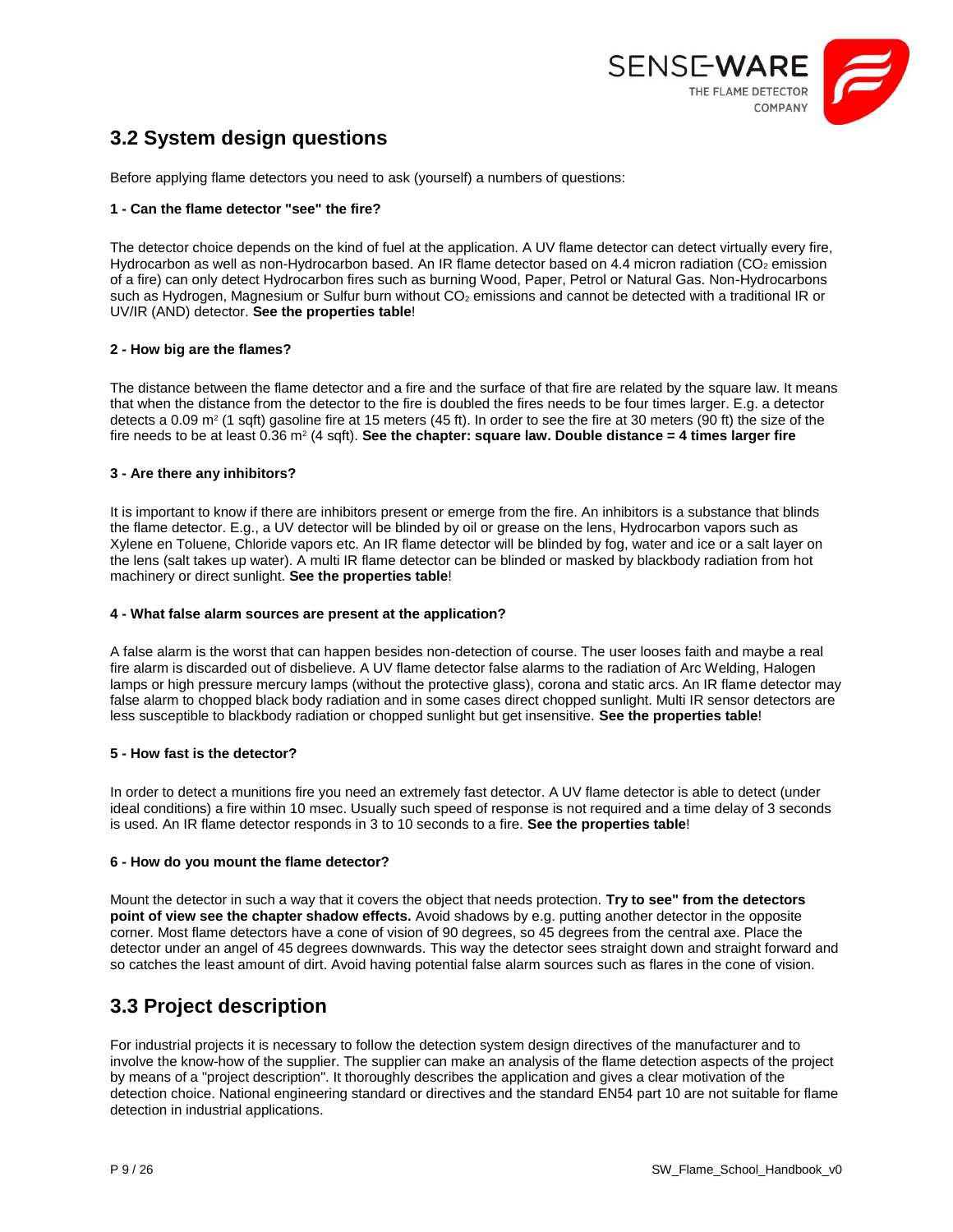

## <span id="page-9-0"></span>**3.4 Project description flame detection, Explanation**

| Project name:       | Name of the company and the site                 |
|---------------------|--------------------------------------------------|
| Date:               | The person who fills in this project description |
| Author:             |                                                  |
| Object description: | For example: tank storage, silo, recycling       |

## **Fire properties**

| Class of risk:                  | Class of risk: For example: safe area, zone 2 (cat. 3), zone 1 (cat 2) etc. |
|---------------------------------|-----------------------------------------------------------------------------|
| Aggregation of the combustible: | For example: liquids, gases and solids.                                     |
| Type of combustible:            | For example: hydrocarbon or non-hydrocarbon                                 |
| Type of fire:                   | For example leakage fire, spill fire, smoldering fire                       |
| Source of risk:                 | For example: disturbance of the process, accident with a vehicle.           |
| Ignition source:                | For example: spark, self ignition, activities like welding, hot             |
|                                 | exhausts or brake shoes.                                                    |
| Consequential losses:           | For example: production losses, shut down approx. 8 weeks.                  |

## **Situation**

| Location:                        | For example: outdoor, indoor, lean to.                                                                            |
|----------------------------------|-------------------------------------------------------------------------------------------------------------------|
| Obiect shape:                    | For example: silo, vessel, pipeline, duct, atrium.                                                                |
| Limitation in the field of view: | For example: drain, lean to, vehicles                                                                             |
| False alarm sources:             | For example: chopped heat sources, corona, welding, flares.                                                       |
| Inhibitors:                      | For example: water, snow, ice, dust, fat, (chopped) heat sources, (direct) sunlight,<br>vehicles, shadow effects. |

## **Performance**

| Fire size to be detected: | For example: 10 kW, 25 kW or 100 kW n-heptane.                |
|---------------------------|---------------------------------------------------------------|
| Response time:            | For example: alarm within 30 seconds and follow up within 180 |
|                           | seconds.                                                      |
| Follow up:                | For example: alarm, shut down, evacuation.                    |
| Projection:               | For example: room-protection, single, complementary, voting.  |
| Position:                 | For example: mounting height, angle of vision limitation.     |

## **Detector choice**

| Suitability:                   | For example: suitable for non-hydrocarbon fires.                                       |
|--------------------------------|----------------------------------------------------------------------------------------|
| Protection type/class;         | For example: IP54, ATEX 95 category 2.                                                 |
| Strengths and weaknesses:      | For example: 4.4 µm IR is desirable in this application, because of                    |
|                                | the possible occurrence of oil mist, despite the possible occurrence of water and ice. |
| Compensation conditions:       | For example: 70% in clean free air conditions.                                         |
| Compensation factory settings: | For example: 75% of the total sensitivity.                                             |
| Compensation cone of vision:   | For example: 50% for spatial detection.                                                |
| Auxiliaries:                   | For example: adjustable mounting bracket, self test.                                   |

## **Test fire**

Execution of test fires has many disadvantages. It is impossible to simulate laboratory conditions in a project on a site. A test fire is purely indicative and gives the observer an impression of a number of aspects of flame detection. How does a 25 kW n-heptane fire look? During execution of the test fire, possibly many fumes and dust will released, which will influence the subsequent tests. Also temperature, wind velocity and humidity have a significant influence on the test. Please take care of the personal safety.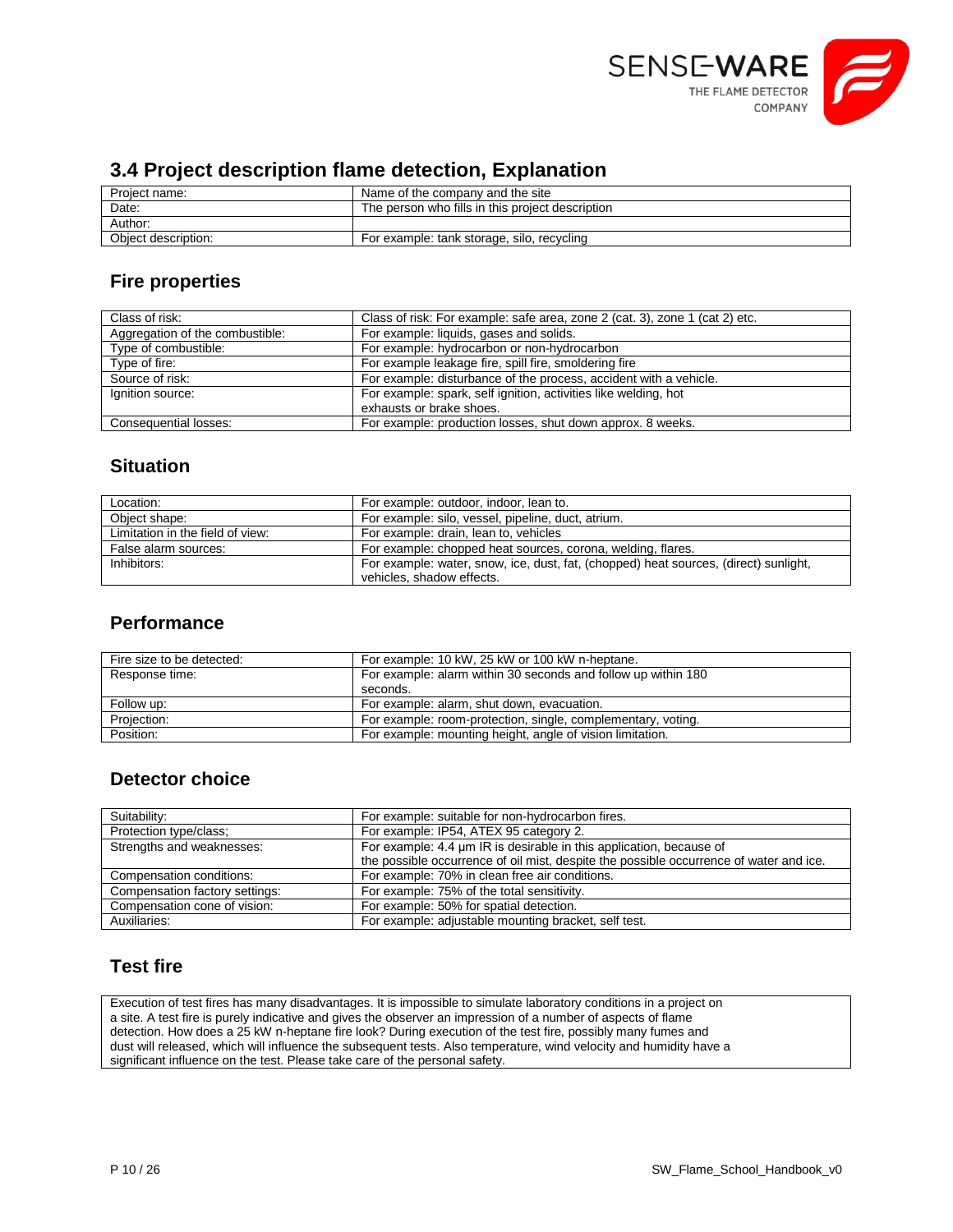

## <span id="page-10-0"></span>**3.5 Project description flame detection template**

| __                  | __ |
|---------------------|----|
| Project name:       |    |
| Date:               |    |
| Author:             |    |
| Object description: |    |
|                     |    |

## **Fire properties**

| Class of risk:                   |  |
|----------------------------------|--|
| Aggregation of the combustible:  |  |
| Type of combustible:             |  |
| Type of fire:<br>Source of risk: |  |
|                                  |  |
| Ignition source:                 |  |
| Consequential losses:            |  |

## **Situation**

| Location:                        |  |
|----------------------------------|--|
| Object shape:                    |  |
| Limitation in the field of view: |  |
| False alarm sources:             |  |
| Inhibitors:                      |  |

## **Performance**

| Fire size to be detected: |  |
|---------------------------|--|
| Response time:            |  |
| Follow up:                |  |
| Projection:               |  |
| Position:                 |  |

## **Detector choice**

| Suitability:                   |  |
|--------------------------------|--|
| Protection type/class;         |  |
| Strengths and weaknesses:      |  |
| Compensation conditions:       |  |
| Compensation factory settings: |  |
| Compensation cone of vision:   |  |
| Auxiliaries:                   |  |

## **Test fire**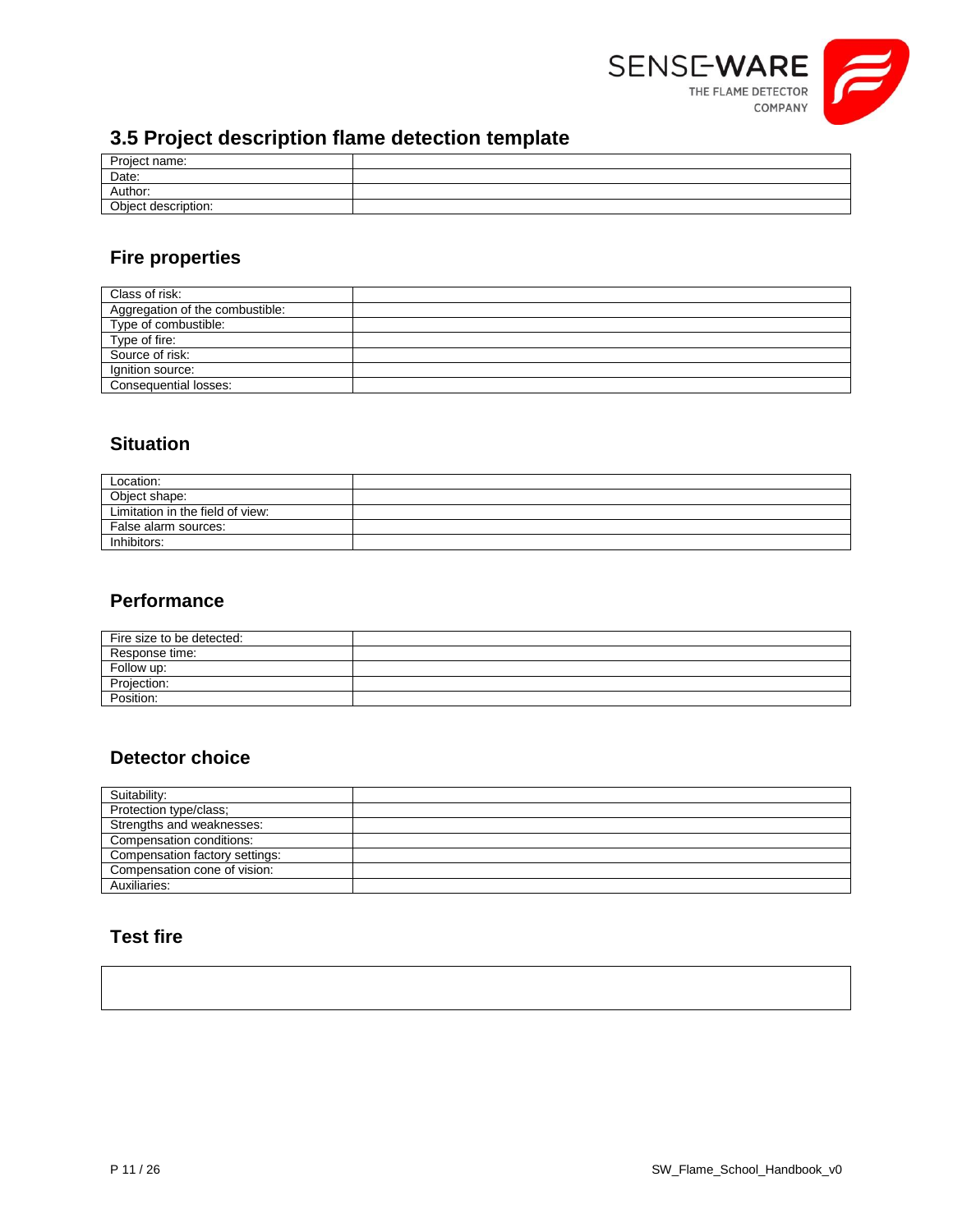

## <span id="page-11-0"></span>**3.6 Table: Comparison of Automatic Fire Detectors**

| Suitable for outdoor use    | $\frac{100000}{1000000}$<br>$\frac{1}{2}$<br>oooo                                                            | ooooo<br>00000<br>00000<br>ooooo<br>ooooo<br>ooooo                                                                                                                | $\frac{8}{9}$<br>$\frac{1}{2}$<br>ဝွ<br>ွိ<br>Ō                                                                 |
|-----------------------------|--------------------------------------------------------------------------------------------------------------|-------------------------------------------------------------------------------------------------------------------------------------------------------------------|-----------------------------------------------------------------------------------------------------------------|
| <b>Maintenance friendly</b> | $\frac{8}{3}$<br>$\frac{8}{2}$<br>80<br>$\frac{8}{3}$                                                        | 00<br>00<br>oooo<br>oooo<br>oooo<br>ဝိ<br>ဝို                                                                                                                     | ပ္မွ<br>$\frac{1}{2}$<br>$\frac{8}{3}$                                                                          |
| <b>Self-test</b>            | oooo<br>oooo<br><b>0000</b><br>ooc                                                                           | oooo<br>oooo<br>oooo<br>oooo<br>oooo<br>ŏoo                                                                                                                       | $\frac{8}{9}$<br>8<br>ဝိ<br>ွိ<br>ဝိ                                                                            |
| <b>Inhibitor resistance</b> | ိ<br>ဝို<br>$\frac{1}{2}$<br>ိ                                                                               | ၀ွ<br>$\frac{8}{3}$<br>8<br>8<br>ဝို                                                                                                                              | ိ<br>000<br>ွိ<br>$\frac{8}{3}$<br>း                                                                            |
| unwanted alarm resistance   | ွိ<br>ဝိ<br>ဝွ                                                                                               | ooo<br>$\frac{1}{2}$<br>ဝိ<br>ooo<br>ဝဝဝ                                                                                                                          | $\frac{8}{3}$<br>$\frac{8}{3}$<br>ိ                                                                             |
| Sensitivity                 | 00000<br>oooo.<br>oooo<br>$\frac{1}{2}$                                                                      | 8<br>$\frac{1}{2}$<br>ဝို                                                                                                                                         | $\frac{1}{2}$<br>ွိ<br>$\frac{1}{2}$                                                                            |
| Response time               | 00000<br>oooo<br>oooo<br>$\frac{8}{3}$                                                                       | ဝိ<br>8<br>8<br>ဝိ                                                                                                                                                | ះ                                                                                                               |
| <b>Cost of installation</b> | $\frac{8}{3}$<br>$\frac{8}{3}$<br>$\frac{1}{2}$<br>$\frac{1}{2}$                                             | $\frac{8}{2}$<br>$\frac{8}{3}$<br>ဝိ<br>ဝွ                                                                                                                        | $\frac{8}{3}$<br>8<br>ဝိ<br>8<br>ဝွ                                                                             |
| <b>Purchase price</b>       | 0000<br><b>0000</b><br>$\frac{1}{2}$                                                                         | <b>0000</b><br>oooo<br>ဝိ<br>ဝိ<br>ဝိ                                                                                                                             | $\frac{8}{3}$<br>႙<br>$\frac{1}{2}$<br>$\frac{1}{2}$<br>ၘ                                                       |
| <b>Radiation detector</b>   | 8888                                                                                                         | .                                                                                                                                                                 |                                                                                                                 |
| <b>Sample system</b>        | 8888                                                                                                         | -----                                                                                                                                                             | 0 0 0 0 0                                                                                                       |
| <b>Beam detector</b>        | 8888                                                                                                         | .                                                                                                                                                                 | 0 0 0 0 0                                                                                                       |
| Linear detector             | 888 S                                                                                                        | .                                                                                                                                                                 | 0 0 0 0 0                                                                                                       |
| Point detector              |                                                                                                              | .                                                                                                                                                                 | 0 0 0 0 0                                                                                                       |
| <b>Detector type</b>        | Heat detector R.O.R.& High<br>Heat detector rate of rise<br>Heat detector High temp.<br>Linear heat detector | High sensitive smoke detection<br>Open path smoke detector<br>lonisation smoke detector<br>Optical smoke detector<br>Smoke sample system<br>Video smoke detection | UV/IR flame detection<br>IR2 flame detection<br>IR3 flame detection<br>UV flame detection<br>IR flame detection |
| Detector group              |                                                                                                              | ααααα                                                                                                                                                             | ட<br>டட                                                                                                         |

more black bullets = better performance

T = Temperature detection<br>R = Smoke detection<br>F = Flame detection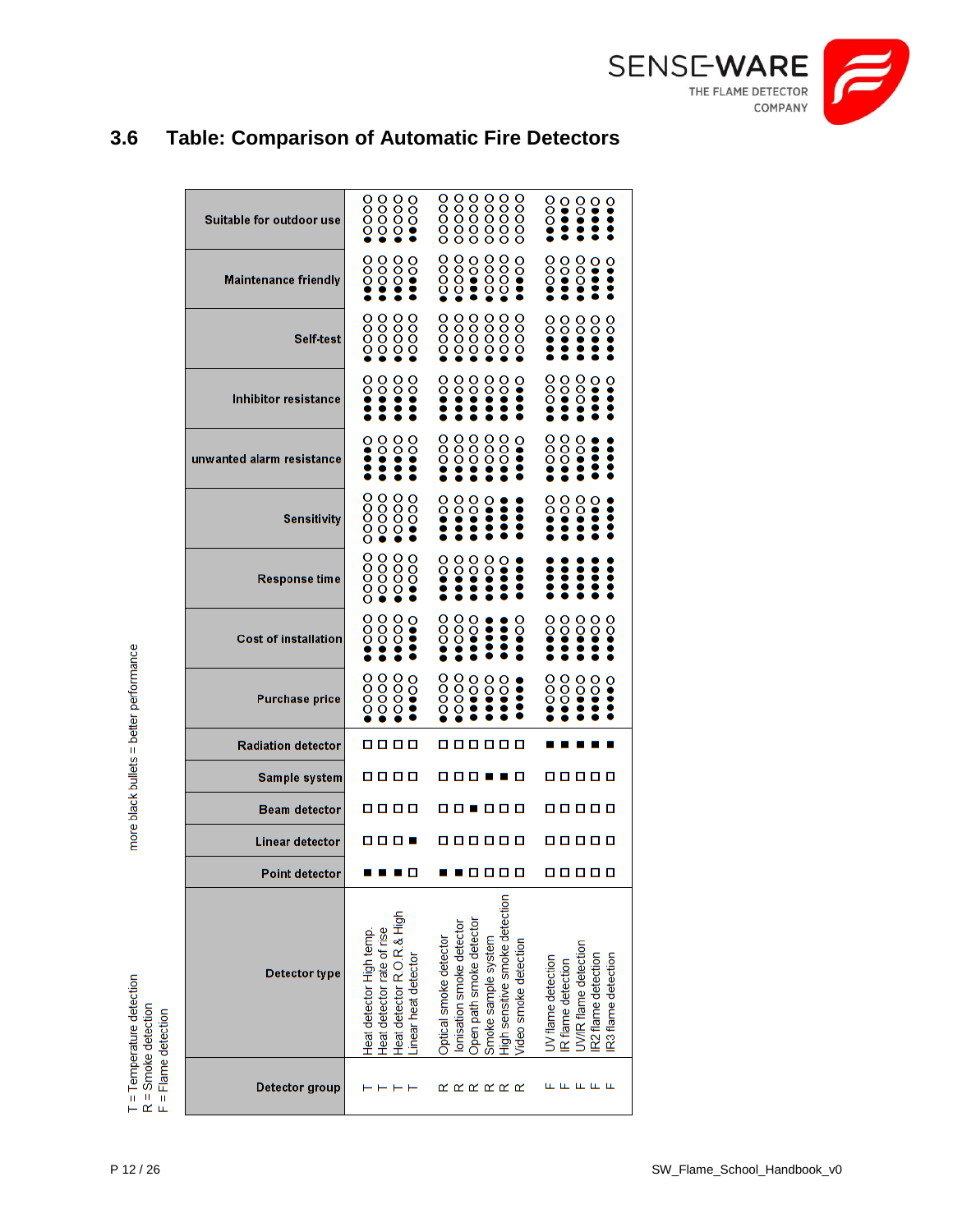

## <span id="page-12-0"></span>**3.7 Flame Detection Checklist**

Please fill in this form as complete as possible and send it to SENSE-WAR[E info@sense-ware.com](mailto:info@sense-ware.com) for a free advise,

| <b>Item</b>                                                  | <b>Check</b> |
|--------------------------------------------------------------|--------------|
| 1a Which combustible must be detected?                       |              |
| Wood                                                         |              |
| Paper                                                        |              |
| Plastic (packaging)                                          |              |
| Petrol or gasoline and equivalent                            |              |
| Solvents like xylene and toluene                             |              |
| Natural gas                                                  |              |
| Butane, propane and equivalent                               |              |
| Ether, Methanol and equivalent                               |              |
| Hydrogen                                                     |              |
| Sulfur and metals like magnesium                             |              |
| Ammunition                                                   |              |
| 1b Which color do you think the flame will have?             |              |
| Yellow/red                                                   |              |
| Yellow/blue                                                  |              |
| <b>Blue</b>                                                  |              |
| Transparent/light blue                                       |              |
| 2a What should be the size of the fire to be detected? Check |              |
| $0.1$ m2 (33 x 33 cm) 1.2 sqft                               |              |
| 0,25 m2 (50 x 50 cm) 2.7 sqft                                |              |
| 1 m2 (100 x 100 cm) 11 sqft                                  |              |
| 2b What us the distance to the fire to be expected? Check    |              |
| Less than 5 meter (15 ft)                                    |              |
| Less than 10 meter (30 ft)                                   |              |
| Less than15 meter (45 ft)                                    |              |
| More than 15 meter (45 ft)                                   |              |
| 3a Do the following inhibitors apply?                        |              |
| Water vapor, spray or fog                                    |              |
| Oil and grease; mist or spray                                |              |
| Ice film                                                     |              |
| Salt film                                                    |              |
| 3b What is the climate?                                      |              |
| Tropical                                                     |              |
| Subtropical                                                  |              |
| moderate                                                     |              |
| Cold                                                         |              |
| Extremely cold                                               |              |
| 3c Is it an indoor or an outdoor application? Check          |              |
| Indoor                                                       |              |
| Outdoor                                                      |              |
| Roof only                                                    |              |
| 3d What is the application? Check                            |              |
| Industrial                                                   |              |
| Domestic                                                     |              |
| Outback                                                      |              |
| 4 Are the unwanted-alarm sources? Check                      |              |
| Electrical welding within 3 km distance                      |              |
| Direct sunlight on the detector window                       |              |
| Static arcs                                                  |              |
| Heat and hot machinery                                       |              |
| Movements and chopped hot objects                            |              |
| 5 What are the requirements regarding the response time?     |              |
| Less than 10 ms (for example for ammunition)                 |              |
| At least 10 seconds                                          |              |
| Less than 30 seconds                                         |              |
| 6 Can you easily repair and maintain the detectors?          |              |
| Bad                                                          |              |
| Fair                                                         |              |
| Good                                                         |              |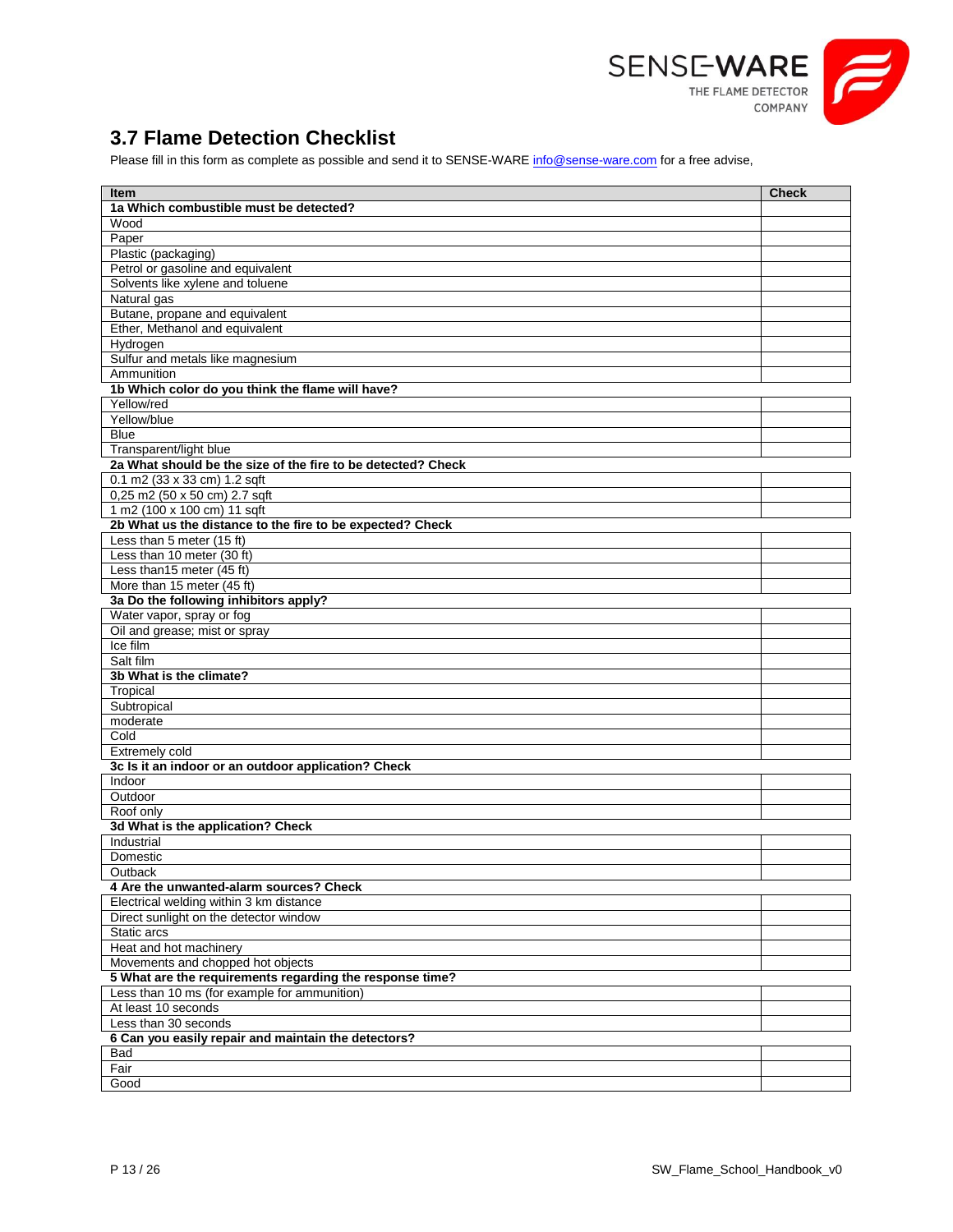

## <span id="page-13-0"></span>**3.8 High-end vs mid-range flame detectors**

It is very hard to define the quality of detectors in relation to an application and the risk involved. The end user has a certain budget to protect a plant and has to makes choices where to invest the monies in. Sometimes Insurance Companies set a minimum requirement but mostly the end users have their own procedures on Vendor/Product selection.

Generally an application such as an Oil & Gas Offshore Platform is considered to be high risk where lives are at stake. An investment in a High-End product can be justified in such an application.

#### **Typical Applications for a High-End product:**

- Offshore Platforms and FPSO's
- Process Areas
- When High Sensitivity is required to detect very small fires
- When SIL2 or higher is required
- When Heated Optics are needed
- When the flame detector is connected to a e.g. DCS via a PLC

#### **Typical Applications for a Mid-Range product such as the SENSE-WARE 210 series Flame detectors:**

- Recycling Plants
- Solvent Storages
- Gas Service stations
- Workshops
- Garages
- EV charging stations, Hydrogen filling stations
- When no SIL or only SIL 1 is required
- When installed in and around buildings
- When the flame detector is connected to a Fire Panel (EN54)

## <span id="page-13-1"></span>**3.9 Flame Detectors Zone 1 versus Zone 2**

In flame detection, an ATEX category 2 G certified product which is suitable for ATEX zone 1 is not a "better" product per definition than a category 3 G certified product which is suitable for ATEX zone 2. Just different.

There is a difference in approach of a flame detector as compared to a gas detector:

A Gas Detector is mounted close to a possible leak source such as a valve or pump as a typical ATEX zone 1 application. That is why a Gas Detector most logically has an EEx d or EEx ia construction.

A Flame Detector however is a line-of-sight device that is mounted at a certain distance from the hazard. At this distance the zone classification is normally zone 2 or Safe Area.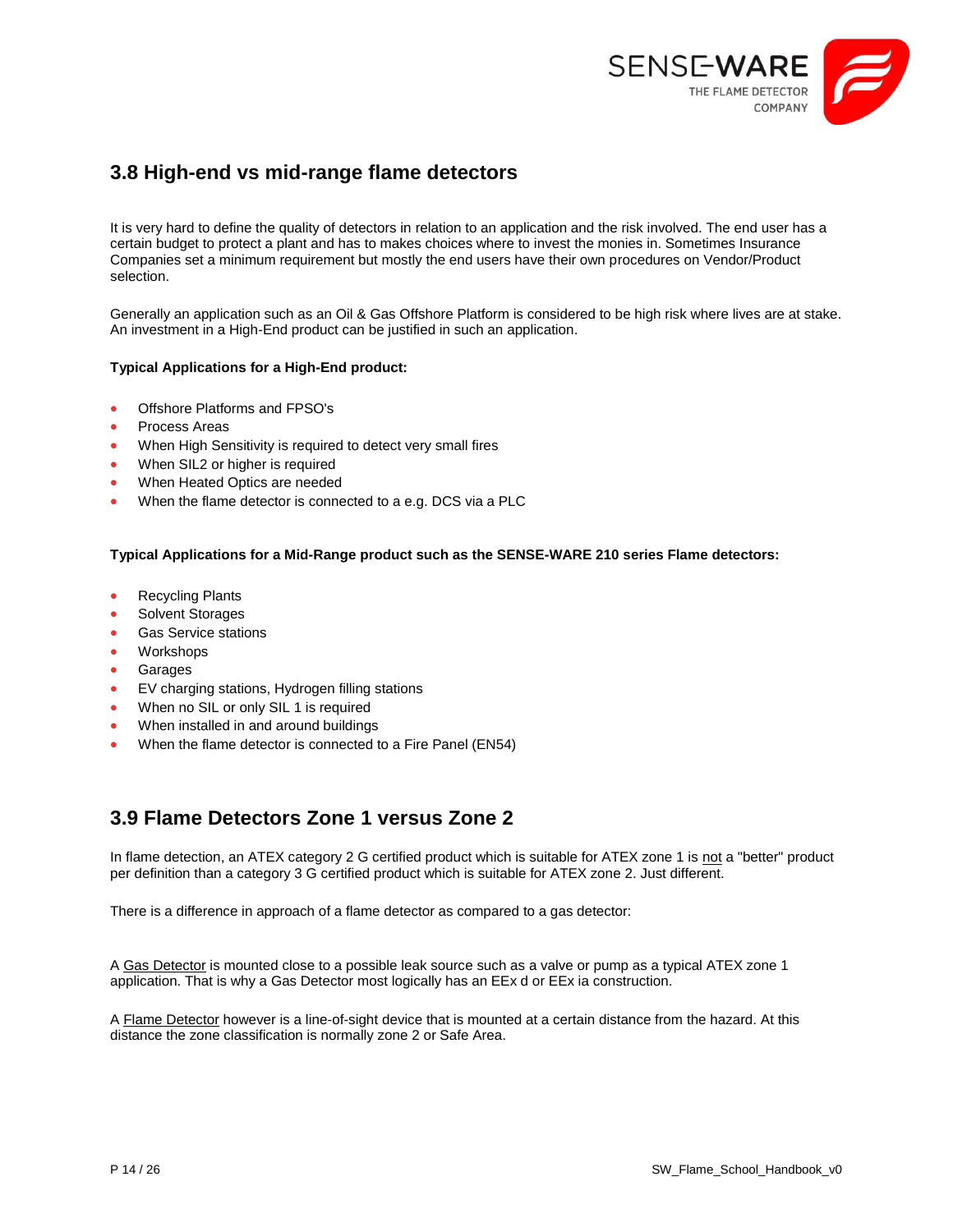



#### **This is one of the reasons why more than 85% of the Flame Detectors with EEx d housings, which are suitable for zone 1, are actually mounted in zone 2.**

Engineers design plants and installations with smaller ATEX zones 1 due to the high cost of operation of such hazardous areas. That is why zones 2 in the Industry are getting larger. More reasons to install ATEX category 3 G(D) equipment:

#### **Pro's and Con's of EEx d housings for zone 1:**

- + Rugged, Impact tested: 4 Joule (window) 7 Joule (housing)
- + Suitable for both zone 1 as well as zone 2
- Heavy Aluminum or Stainless Steel
- Has to be grounded
- Corrosion sensitive

#### **Pro's and Con's of non-Sparking (nonincendive) equipment for zone 2:**

- + Rugged, Impact tested: 4 Joule (window) 7 Joule (housing)
- + Light weight GRP (Glass Reinforced Polyester)
- + No grounding required
- $+$  Not sensitive to corrosion
- + Pressure Compensating Element ("breather") to avoid moisture build-up
- **Only suitable for zone 2**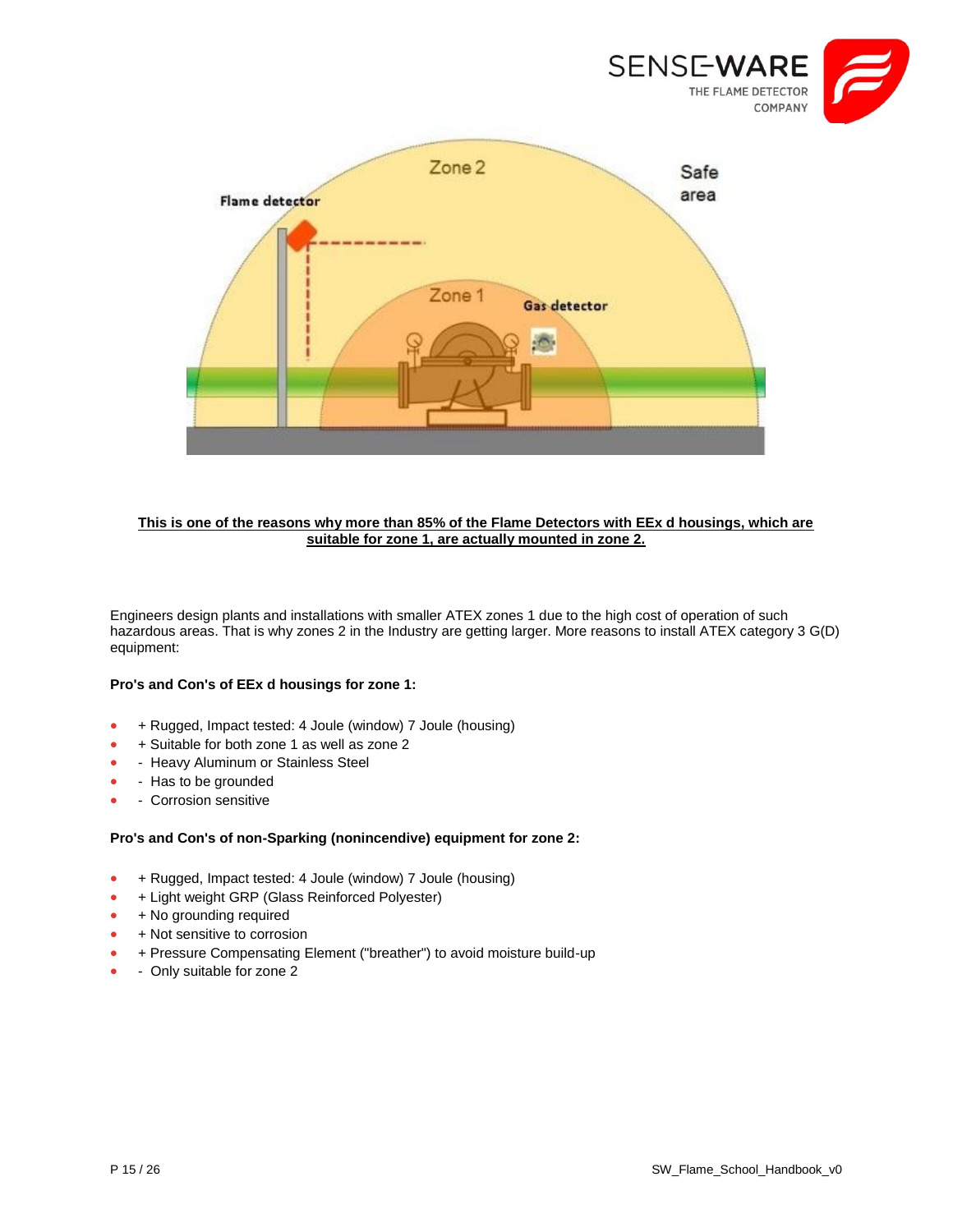

Zone explanation:

#### **ATEX category 1 G equipment for zone 0**:

-This equipment is suitable for an ATEX zone 1 application such as inside a storage tank. Flame detectors are not installed in these tanks generally due to e.g. contamination issues or limited line of sight. Gas detectors are not installed inside a tank since they will be alarming virtually all the time due to always present gas or vapor.

#### **ATEX category 2 G equipment for zone 1**:

-This equipment is suitable for an ATEX zone 1 application such as a Hydrocarbon pump (outside). Gas detectors are installed close to the possible leak. Flame detectors are not installed in close proximity to these objects generally.

#### **ATEX category 3 G equipment for zone 2**:

-This equipment is suitable for an ATEX zone 2 application such as around a Hydrocarbon pump (outside).

## Flame detectors and the European standard EN54-10:2002

The European standard EN54 is a so called; "product standard". Part10 of this standard deals with the product requirements for flame detectors. In several European countries the national design standards refer to the standard EN54-10 for the quality requirements for flame detectors. The standard EN54-10 describes the quality requirements of the flame detector itself but not how the detector should be applied and if the detector is capable to detect a fire in a certain application. The standard EN54- 10 describes which laboratory tests the flame detector should pass; these are especially ambient and electrical aspects. The standard also describes a number of laboratory test fires, the flame detector must be exposed to and, after the tests, classifies the detector in one of three sensitivity classes. The EN54- 10 will be revised by the PrEN54-10:2012. Sense-WARE thinks the changes are all positive although the standard is still strongly focused on avoiding false alarms. However, unfortunately, being able to detect flames under heavy EMC, ESD, shock or vibration conditions is not part of the tests. Also resistance to false stimuli is not a part of the revised standard. The scope is extended from "Buildings" to "In- and around buildings". In the PrEN a difference is made between flame detectors that are used mostly outdoors and mostly indoors. The PrEN practically excludes nonhydrocarbon fires such as Hydrogen, Munitions and Metals fires. And a fourth sensitivity class is added: "X" for flame detectors that can detector the standard fires at a distance of more than 25 m.

#### **The national design standards and directives describe quality requirements of components and systems and also provides design guidelines for the fire safety in buildings.**

'Buildings' in design standards and/or directives always mean public buildings (offices, hospitals etc.) The design guidelines in these national design standards and directives are typically suitable for point smoke detectors. In public buildings flame detectors are hardly applied. Flame detectors are used in a versatile range of applications. The detection system design of flame detectors in an Alcohol storage in a Hospital differs significantly from the detection system design of flame detectors utilized for monitoring a Generator Room. When designing the flame detection system it is necessary to follow the instructions of the manufacturer, rather than following the guidelines of the national design directive and frequently ask for the assistance of the manufacturer or his representative. The supplier considers in its design guidelines also the features of the application, such as monitoring of the contamination of the detector window, sensor self-test, and the aspects of detection of e.g. non-hydrocarbon fires.

#### **It is possible to get an EN 54-10 approval for a simple UV flame detector in the highest sensitivity class, which is NOT suitable for 90% of the applications.**

UV flame detectors are typically used for the detection of light- or non-hydrocarbon fires. UV flame detectors are not suitable for applications with the following false alarm and inhibitor risks: arc welding, unshielded halogen lamps and e.g. Corona. Blinding of the UV flame detector can take place by occurrence of Smoke, Gases, Vapors, Oil films, Silicones and Salt films. These limitations are not mentioned in the standard EN 54-10. A certificate of conformity with the standard EN54 part 10 however, is not a guarantee that the UV flame detector is the right choice for a certain application. For industrial objects a thorough analysis is necessary of the object and of the fires to be expected, the possible fire alarm sources and false alarm sources and also from pollution sources, which might negatively influence the sensitivity of the flame detector. In industrial applications in which hydrocarbon fires can occur in oily environments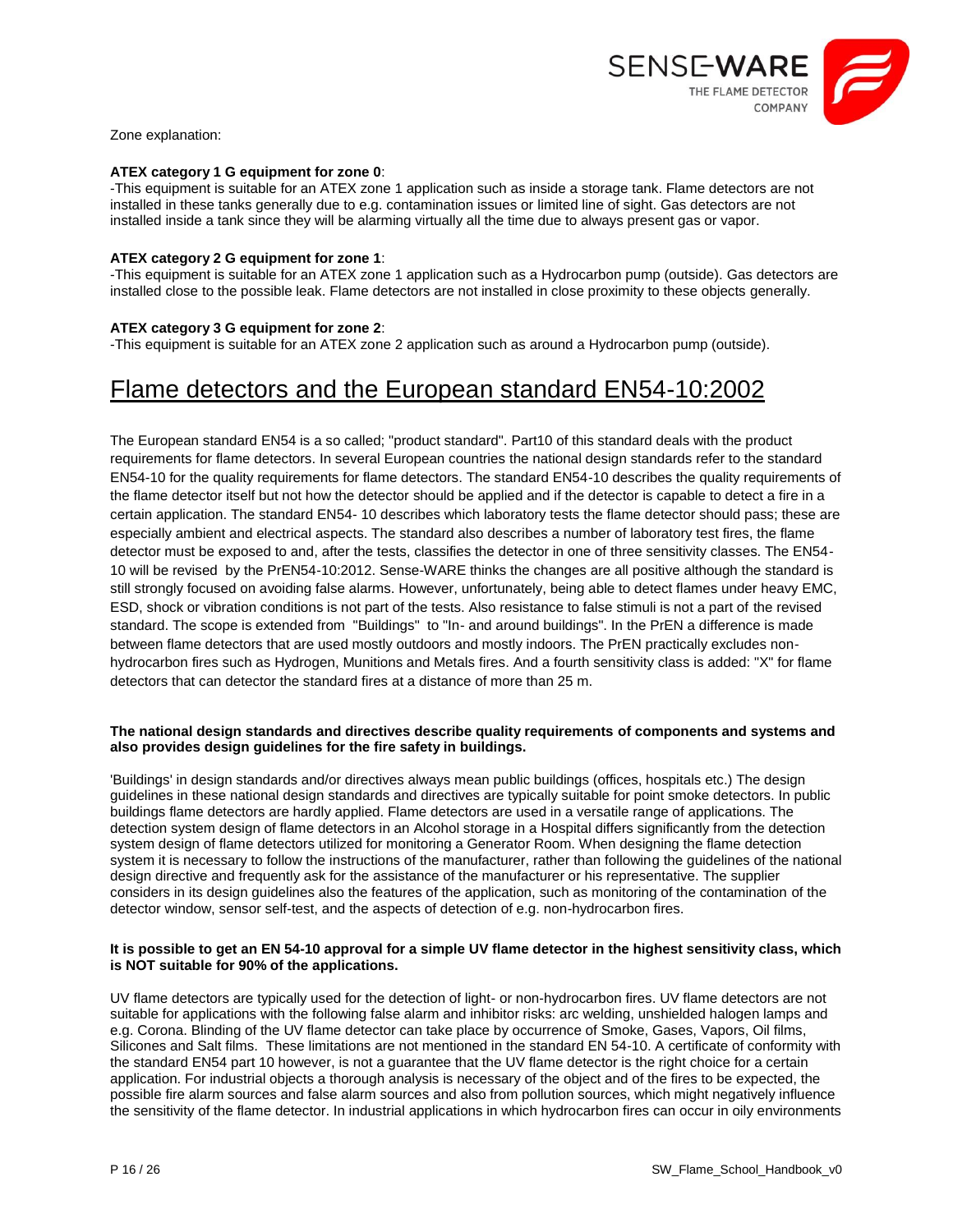

an IR flame detector, which is sensitive for radiation in the 4.3 micron range, are more suitable than a UV flame detector. Whilst the IR flame detector might be classified in the lowest sensitivity class (3) and the UV flame detector in the highest (1). Therefore the sensitivity class in the standard EN54-10 is not a guarantee for a proper performance in a certain application.

#### **The sensitivity classification in the standard EN54-10 might suggest that a flame detector in the highest sensitivity class is automatically the best flame detector in all applications.**

There is only a limited number of applications in which a very high sensitivity flame detector is important. Often the most sensitive flame detector is recommended, presuming this is always the right choice. There are more important factors, determining type and quantity of the detectors for a certain project. Important factors are for example the shadow effect and zone classification. For industrial projects the design guidelines of the manufacturer should be obeyed and the know-how of the supplier should be involved. For the project the supplier can make a project description of the application including a justification of the choice of the flame detector type. The national design standards and directives and the standard EN 54-10 do not add to a design of flame detection systems in industrial applications.

## <span id="page-16-0"></span>**4 Developments in Flame Detection**

## **Development of sensors**

End of the sixties the development of automatic fire alarm sensors began. Electro-mechanical sensors already existed, such as temperature- and pressure-transmitters. The first automatic fire sensors were based on bimetals and determined a fire by measuring the (rising) temperature gradient of a fire. For the measurement of light, smoke, gas and so on, specific sensors are necessary. Because of the developments in semiconductor components the new sensors could determine physical phenomena from the background. Complex electrical integrated circuits (ICs) enabled the product developers to transform the signals of the sensors into a useful alarm.

## **Miniaturization**

End of the seventies the themes "unwanted alarm suppression" and "miniaturizing" were important. The sensors were able to measure, but were not very selective. With help of miniaturizing the sensors became cheaper and this initialized an increase in the demand. Because of the high production volumes the sensors became even cheaper and the market was saturated with a wide range of sensors; not all of them had the same high quality. The consequence was a high amount of unwanted alarms and the demand for regulation for product requirements, planning projecting, and maintenance of fire alarm systems.

## **Intelligent signal processing and multi-sensors**

End of the eighties the intelligent signal processing was introduced. This was made possible by the quick developments in the processor industry. Algorithms gave the possibility to process the signals in a complex way and therewith enhance the reliability. The technique became nice names like "Fuzzy Logic". "Self-learning software" ("neural networks") were able to suppress unwanted alarms in a spectacular way. Next to the use of multi-sensors was the border between the suppression of unwanted alarms and the neglect of real fires however unpleasantly small. It occurred that real fires were not detected, because the presented themselves in a way, which was not expected by the product developers.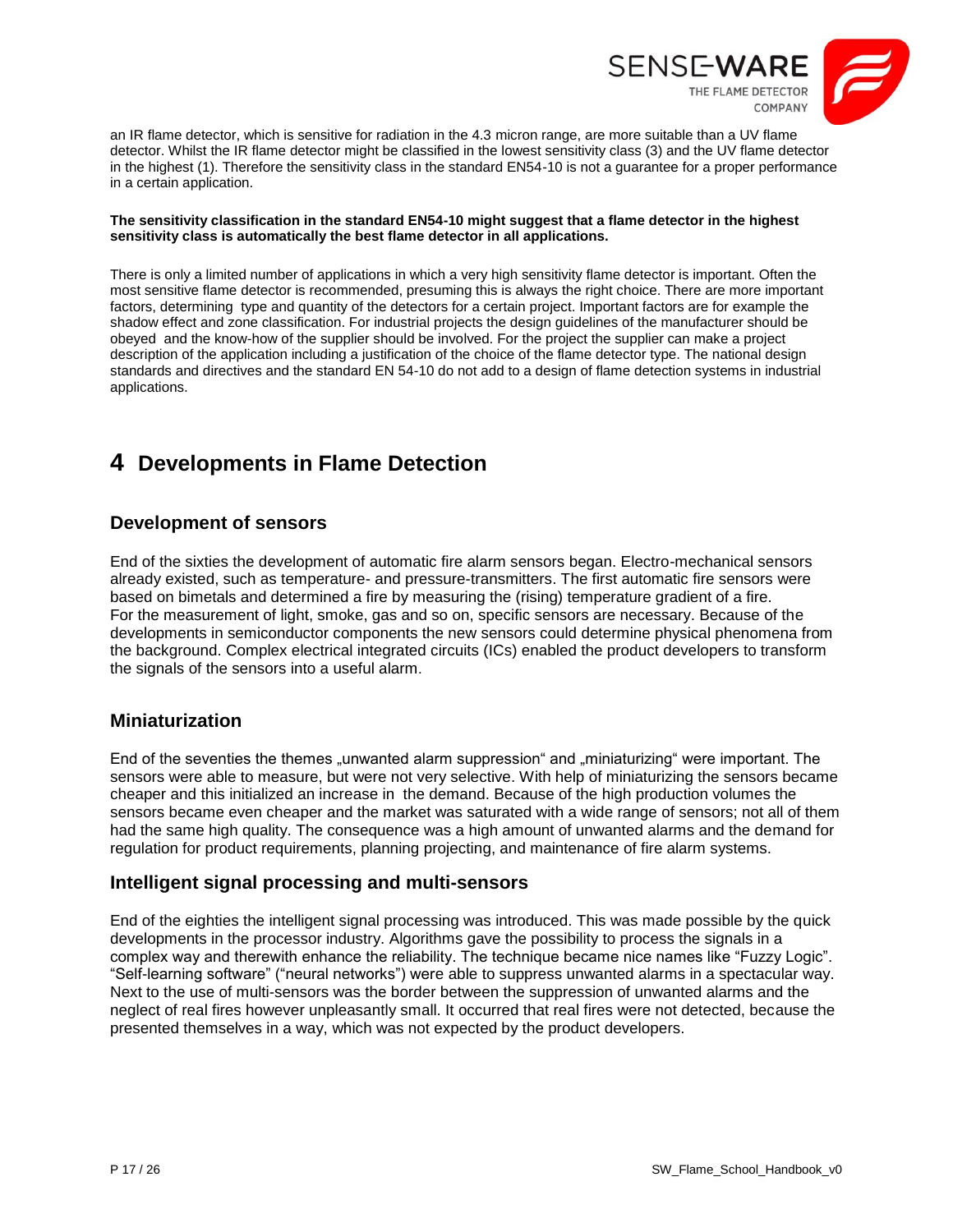

#### **New sensors technology**

End of the nineties the industry understood that the sensors did lack an insufficient intelligence and did not fully utilize the capabilities of the powerful processors. A human being observes events by means of the senses, like feeling, hearing, seeing, smelling and tasting. From these the visible information is the most important for the diagnose of the size of a fire. The alternative for the human eye is the camera. By processing the image material one has a wide variety of sensors. Each pixel is in fact a sensor. With the information of these pixels the processor can make its calculations. The video technology has had an significant progress and compression techniques are improving very fast. The first camera detection observed unwanted persons, without the necessity to let the security guard focus on the monitor continuously. By means of movement analysis of the pixels in the camera image, one can even determine if a person is moving in a suspect way through a crowd. Face recognition is today very common, and also traffic management systems with cameras and computer. The human being at highest makes the decisions.

#### **Alarm verification**

Today, there is demand for quick verification of alarms with human causes, because the systems are not (yet) able to make their decisions independently. And may-be this is undesirable. The decisions should be taken in your organization. The rise of (mobile) internet enables sending images, sound and even video real-time all over the world. Alarms can be sent to smart phones, to enable the expert (for example a fire fighter) to judge, what is the right response.

## <span id="page-17-0"></span>**5 Test fires for Flame Detectors**

SENSE-WARE manufactures flame detectors for Industrial applications.

After installing a flame alarm system the design may be checked by means of a test fire but preferably one should in advance check the design in an actual situation. One should take changing circumstances into account and also, if necessary, seasonal influences.



#### **Test fire with Heptane:**

- A. 33 x 33 cm (10 kW) approx. 650 ml Heptane
- B. 50 x 50 cm (25 kW) approx. 1500 ml Heptane
- C. 100 x 100 cm (100 kW) approx. 6000 ml Heptane

#### **Laboratory:**

It is almost impossible to simulate 100% laboratory-conditions at the site of the end-user (or in facility). If the purpose of the test is to observe the behavior of the fire relative to the behavior of a well-known test-fuel such as Heptane, then a description of the testing conditions is sufficient. By doing simulations of fires to be expected at the site of the enduser one can design a tailor made design of the flame detection system. The certificates (ATEX, FM) solely provide the legitimization of the design of the flame detector and the organization of the manufacturer of the flame detector.

In fact, preferably, one should test at the outdoor application of the end-user itself, because then the system is tested in the actual conditions. Weather influences can only partly be predicted. The manufacturer and his re-sellers,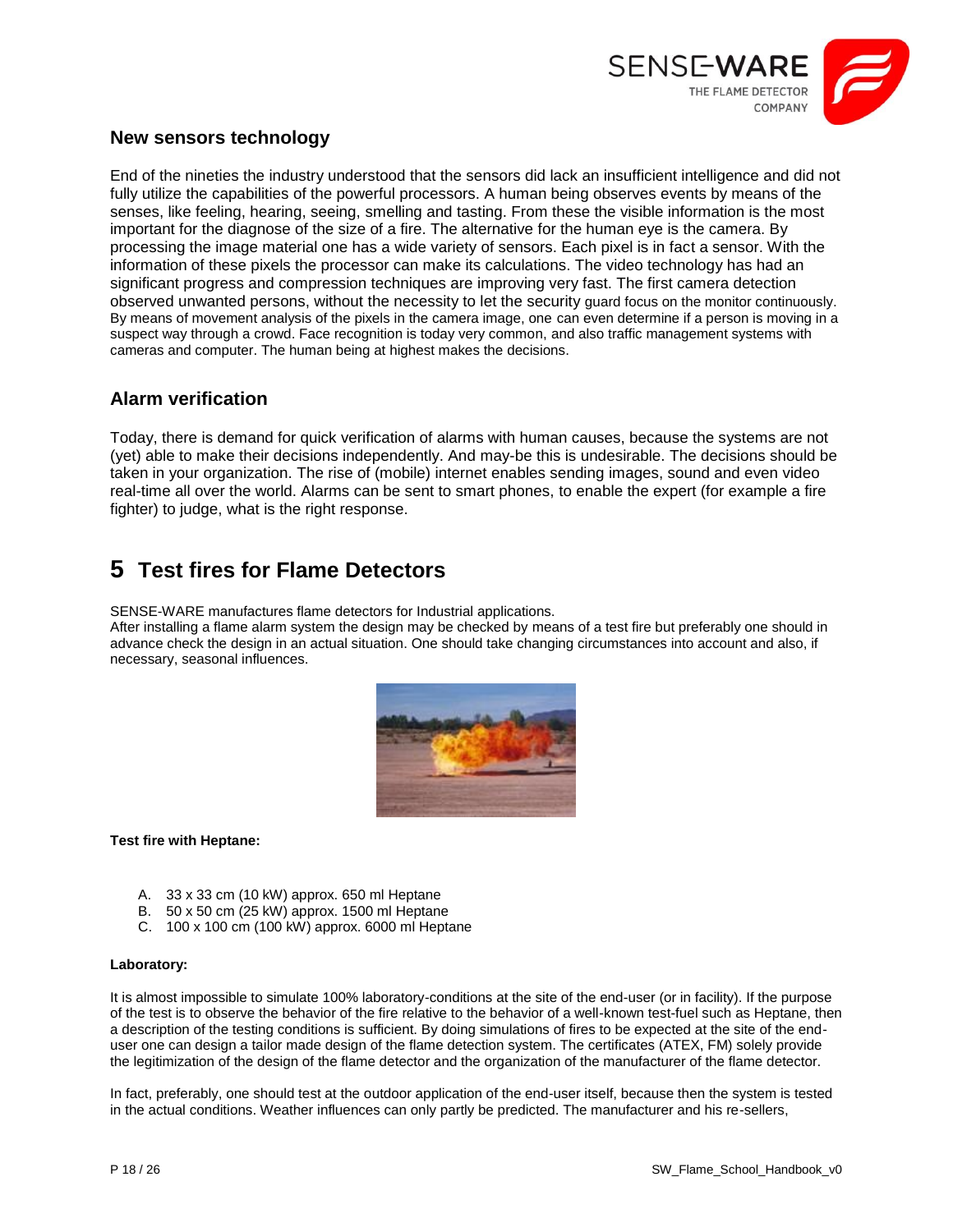

however, are able to provide a thorough advice about the possible spurious factors and how to deal with them.

#### **Detection distance:**

It is also possible to held a test on half of the detection distance with a quarter of the fire size. If a flame detector must be able to detect a fire of for example 100 x 100 cm Heptane on a detection distance of 60 meters one may, as an alternative, also test with a fire size of 50 x 50 cm at a distance of 30 meters. For more information see also the section "**[square law](https://www.sense-ware.com/?Flame_detection:Web_Tutorial:Square_law)**" on this web site The square law, however, is not infinitely valid.

#### **Be aware:**

the pan for the pan fire should be well positioned horizontally and should have a bottom clearance. The best solution is to reinforce the pan with help of ribs on the bottom of the pan, to avoid deformation of the pan, cause by the heat. For a design of the pan consult SENSE-WARE.

- after every test the pan for the test fire should be sufficiently cooled down to avoid boiling of the next batch of test fuel.
- extinguishing agents (for example  $CO<sub>2</sub>$ ) should be well vented after a test because the agent can significantly influence the results of a next test.
- at indoor applications, in between the tests, the room should be well vented to avoid accumulation of gases and fumes which can influence the results of the next tests.

Be aware of your one safety and that of others. Preferably a fire fighter should attend the fire tests and sufficient fire extinguishing devices should be available. In case of emergencies the victims should be quickly treated.

## <span id="page-18-0"></span>**6 Physical Background**

## <span id="page-18-1"></span>**7.1 Fire Type**

When analyzing the object that needs protection one has to determine what Fire Type (FT) is involved before selecting the right detector: Flame detectors are generally only suitable for flames so only type FT4, FT5 and FT6 fires can be detected. An Optical Smoke detector is only useful for FT3 (smoldering) Fires.

Not every Flame Detector is the same based on the sensors property. E.g. Flame detectors with a single frequency 4.3 micron IR sensor (CO2) is only suitable for FT5 and FT6 fires.

#### **FT1: Sparks or Embers.**

No visible flames or smoke. Example: FT1-1 Mechanical sparks -Metal parts in a mill -Nails in a timber shop FT1-2 Electric sparks -Short circuits -Static electricity

#### **FT2: Latent fire.**

The fire is not visible yet and there is no smoke. Example: -Chemical reaction -Heat Combustion (fermentation) -Overheating (electrical) equipment

#### **FT3: Smoldering fire.**

No flames but smoke is present. Example: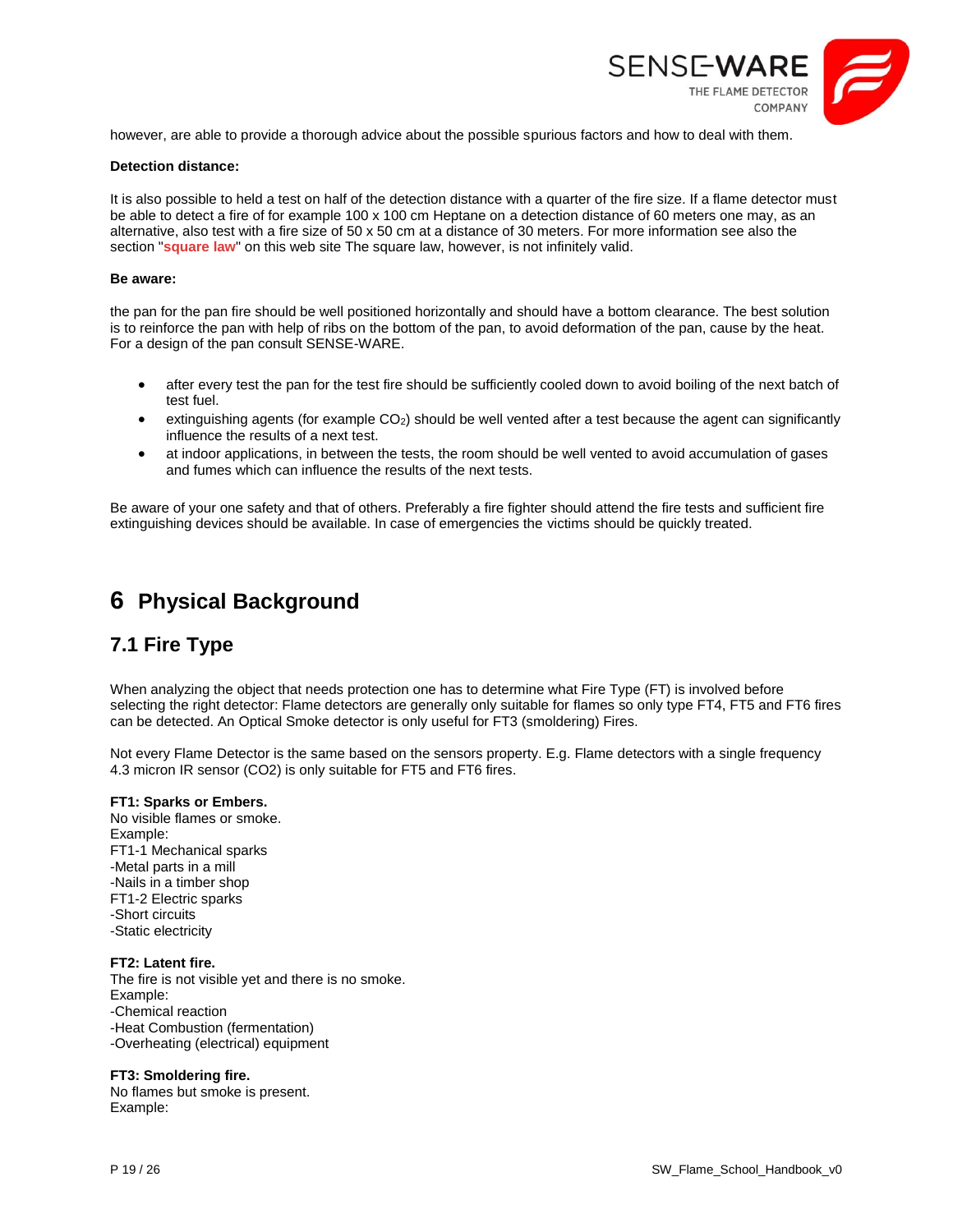

-Smoldering wood, plastic, cotton

#### **FT4: Open fire, flames with little or no Carbon.**

Example: -FT3-1 Hydrogen fire, Methanol fire -FT3-2 Metal fire such as burning Magnesium

#### **FT5: Open fire, flames with Carbon and little or no smoke.**

Example: -Methane -Acetone

#### **FT6: Open fire, flames with Carbon and lots of smoke.**

Example: -Diesel -Transformer oil -Wood -Plastic

Also the physical state of the fuel needs to be recorded: -Solids (S) -Liquids (L) -Gas (G)

Some special aspects of the expected fire needs to recorded: -Spill Fire (SF) -High Pressure Liquid (HPL) -Low Pressure Liquid (LPL) -High Pressure Gas (HPG) -Low Pressure Gas (LPG)

Example: Generator room in a Hospital: Non-hazardous area; Fuel: Diesel and lube oil.

-Fire type: FT6, Spill Fire (SF for the Diesel tank and Lube Oil tank) and Low Pressure Liquid (LPL) for the fuel pump. -Detector selection: Flame detector, Multi IR or UV/IR (+/- 1 meter below the ceiling). -Design: 2 Flame detectors, diagonal, ensure that the spill area is in the field of view of the Flame detector.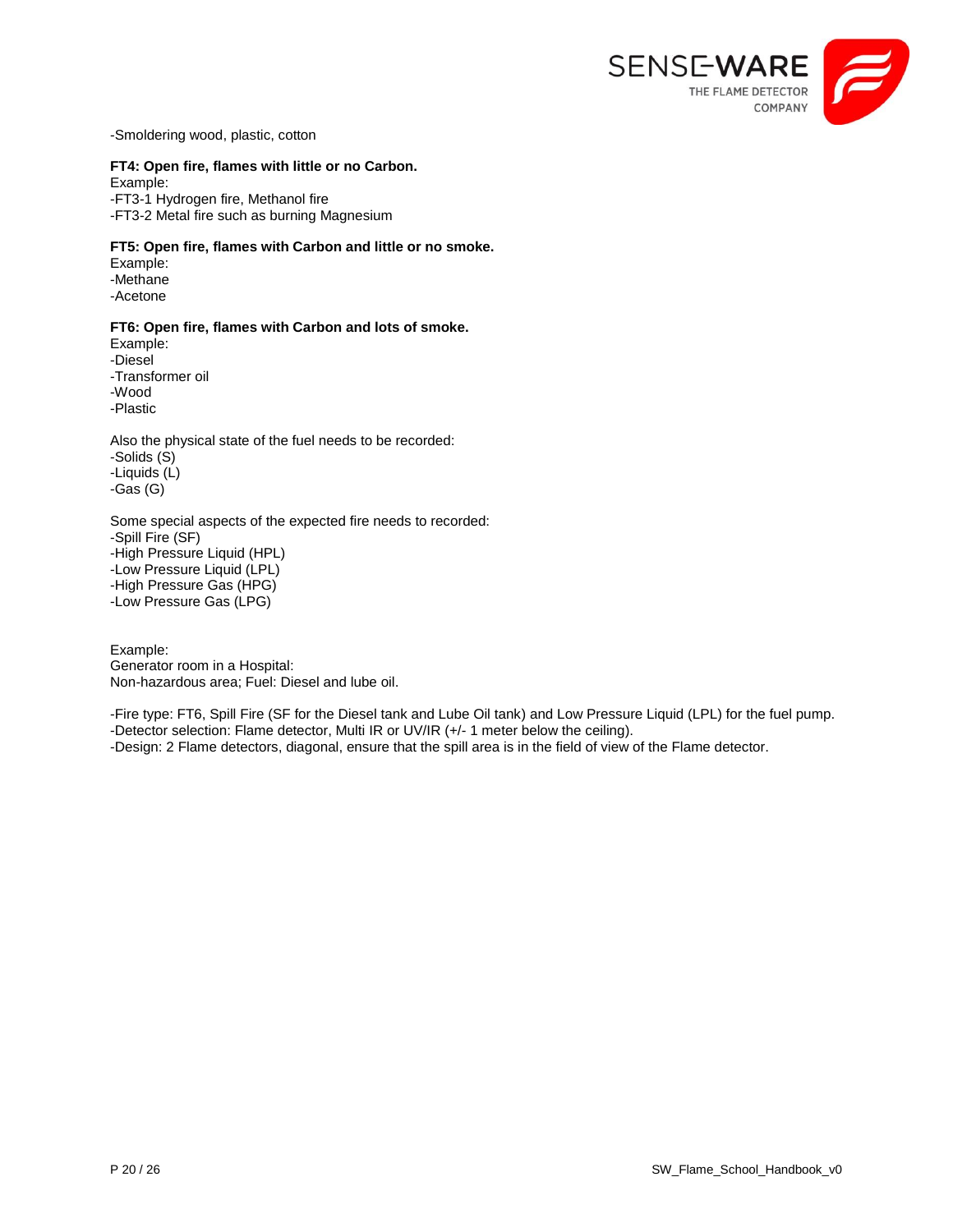

# price of the device is. **Power [kW] 700 K 550 K 450 K 300 K 250 K Wavelength [μm] CO2 peak Caused by combustion of hydrocarbons 4.3 μm**

## <span id="page-20-0"></span>**7.2 Black body radiation**

Infrared sensors are also effected by Infrared Radiation that is not coming from a fire. The fire can be masked by this Black body Radiation. Every object that has a temperature higher than the absolute minimum (0 Kelvin or -273  $^{\circ}$ C) radiates energy and at room temperature the energy is already detectable for the most sensitive Infrared sensors. Some flame detectors have the feature that a moving hand close to the sensor of the detector is sufficient to generate an alarm. At 700 Kelvin a hot object already emits visible light energy (glowing). Dual or Multi Infrared detectors suppress the effects of Blackbody Radiation by sensing energy just besides the CO<sub>2</sub> radiation peak e.g. on 4.1 or 3.9 micron. The principle works on the fact that a real Hydrocarbon fire causes a difference between the sensors. See S1 and S2 in the picture above. A drawback is that there must be a larger difference in sensor output than the background radiation present. In other words, the detector gets insensitive when Black body Radiation is present. Every multi IR Flame Detector based on IR frequencies around 4,3 micron deals with this problem, no matter what the

**Black body Radiation.**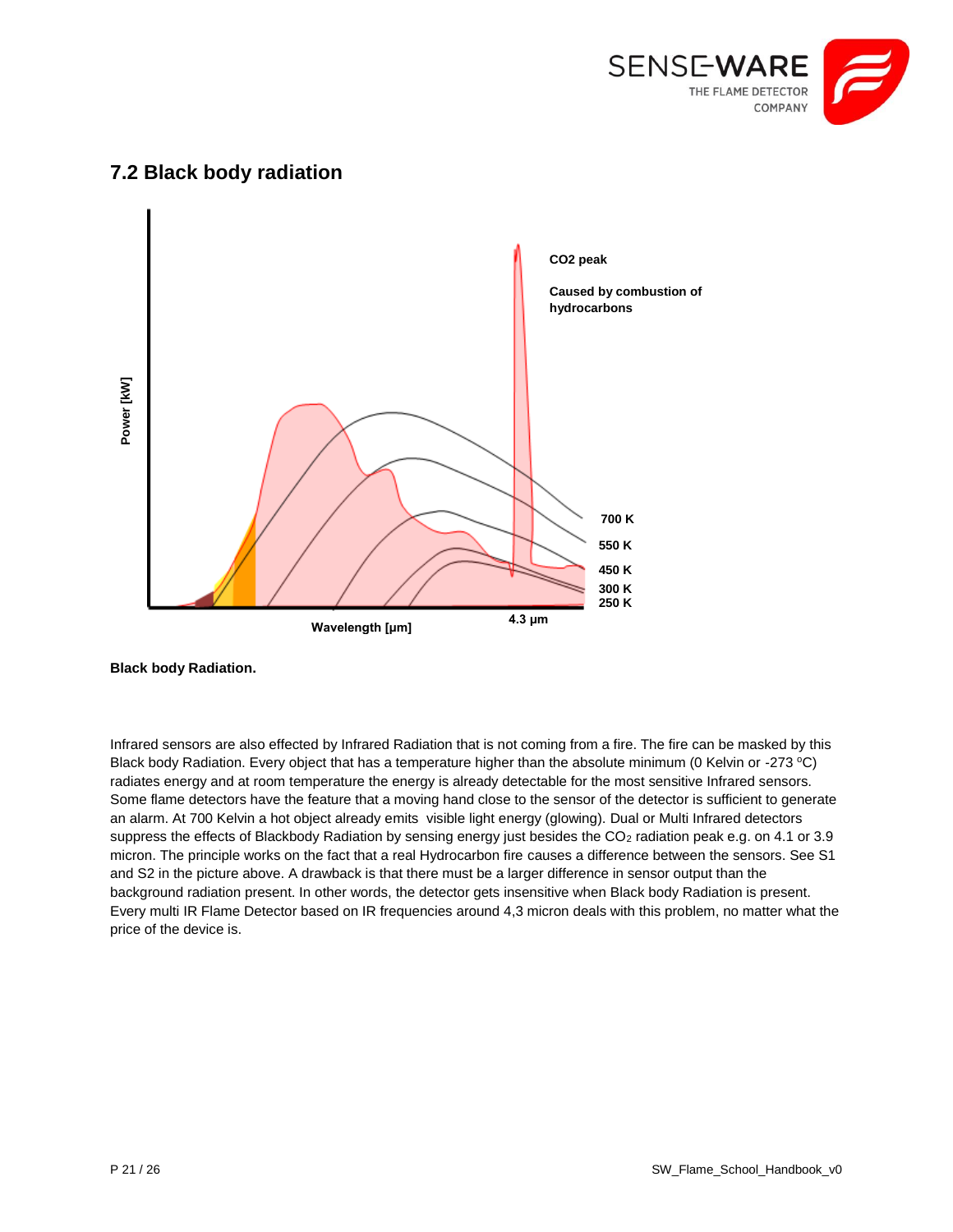

## <span id="page-21-0"></span>**7.3 Fire radiation**



A fire emits an enormous amount of energy of which only a small part is light, which is visible to the human eye. As can be seen in the picture above most of the energy is invisible. The part that can be seen is mostly red-yellow in color caused by the carbon in a fire. The invisible IR part of the fire is experience as heat. A non-Hydrocarbon such as Hydrogen burns light blue-transparent because there is no Carbon in the flame. It also doesn't have the  $CO<sub>2</sub>$  peak at 4.3 µm and can therefore only be detected with a UV detector.

The CO<sup>2</sup> peak in the fire represents less then 2% of the total fire energy. A multi sensor Flame Detector that uses sensors such as UV, near IR, wide band IR etc. has much more sensor input and can therefore be more specific or less effected by false alarms.



It looks rather static but in reality the fire energy fluctuates rapidly. The Fuel and Oxygen in the uncontrolled fire constantly burn as in small explosions and then sucks new Fuel and Oxygen to the flames. This process causes the flame flicker. The typical frequency is between 1 and 20 Hz. Most Infrared Flame Detectors use the flicker frequency as an extra criterion in order to make the detector more reliable.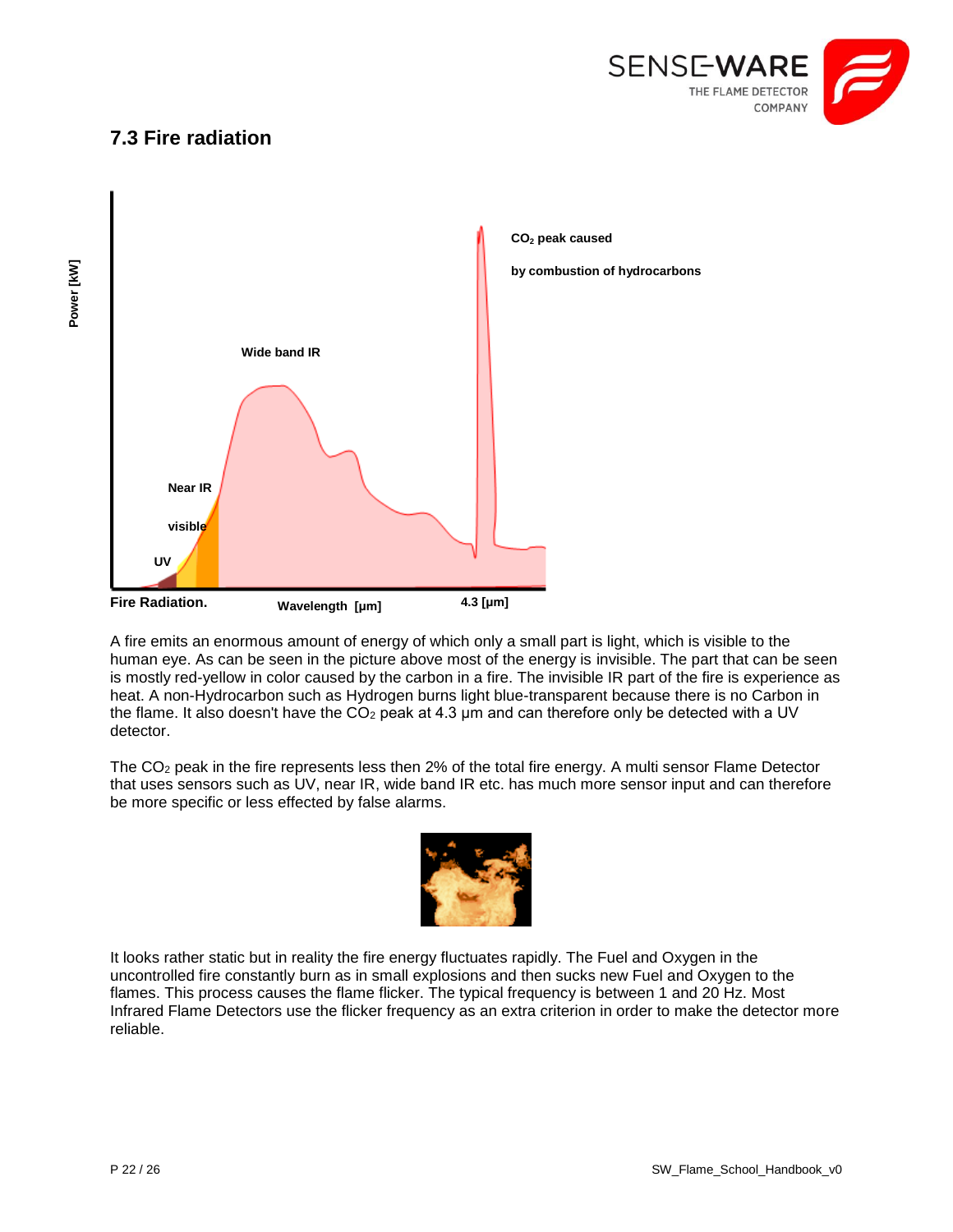



## <span id="page-22-0"></span>**7.4 Sunlight transmission**

#### **Sunlight transmission.**

The sun is a powerful source of energy that also can be very harmful. However, most gases and vapors in the atmosphere such as water (clouds) and Ozone absorb sufficient radiation to protect us. In the picture above you can very well see that the sunlight is filtered around the 4.3 micron. The cold  $CO<sub>2</sub>$  in the air absorbs 4.3 micron energy and therefore Infrared flame detectors that use the 4.3 micron are Solar blind. The filter that covers the IR sensor of a flame detector must be very accurate (narrow) because it should not respond to IR radiation over and under 4.4 micron and therefore unfit for outdoor applications.

Between 0.7 and 3 μm a significant fraction of the sunlight is absorbed by the atmosphere. This frequency range is therefore used by some manufacturers for Flame Detection in combination with e.g. UV, Visible or Near IR. The economic advantage is that in this case an expensive Sapphire lens is not needed. It also makes it possible to detect non-Hydrocarbon fires such as burning Hydrogen, Sulfur, Magnesium etc. and still be false alarm resistant.



## <span id="page-22-1"></span>**7.5 The Spectrum**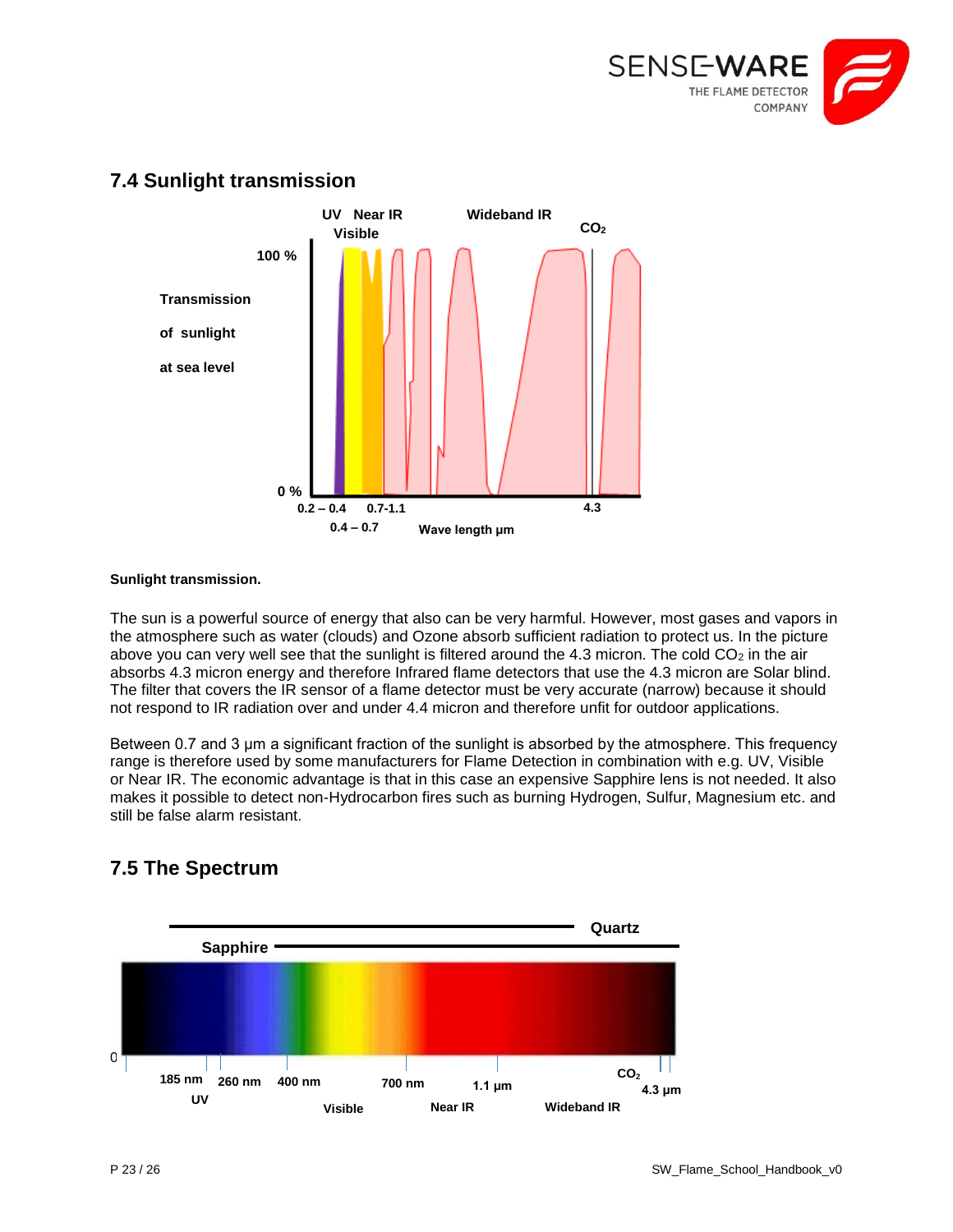

## **The Spectrum.**

The electromagnetic spectrum includes high frequencies (high energy) such as γ-rays and X-rays, ultraviolet, visible light, infrared and to low energy waves like radio waves and microwaves. Flame detectors typically detects a fire with help of UV, IR and sometimes visible light. A human being uses his/her sensors to "detect" a fire by visible input, heat sensors in the skin and even detect smoke gases by smelling. Our brain uses a natural algorithm to recognize it and respond to a fire situation. A flame detector also uses sensors and logic to generate an alarm. The more sensors we can make and the more processing power we have to calculate the algorithms the more reliable the detector is.

**A Ultraviolet (UV) sensor** for a flame detector is made for radiation input of 185 to 260 nm. This range is least effected by natural sources such as cosmic radiation and sunlight. Gases, vapor and smoke in the atmosphere filter the sunlight but also oil and grease on the window blocks the detector. Beware of these inhibitors because you won't know that they are there. Virtually every fire emits UV radiation and therefore the UV flame detector is a good "all round" detector. False alarm sources for UV detectors are Halogen and Quartz lamps without the protective glass, Arc welding, Corona and Static Arcs.

**A Visible light sensor** (0.4 to 0.7 micron) is able to produce a signal that people can understand and process. Visual Flame Detection is based on analyzing pixels using sophisticated algorithms. Still the camera detector can be blinded with smoke or fog. It is also possible to mix the images of the visible camera with a UV camera. The Corona camera is an example of this technology. It is used for sensing defects in high voltage installations and also makes fire detection possible over large distances under ideal conditions.

**A Near Infrared sensor** (0.7 to 1.1 micron) is less effected by water and water vapor. Used for the detection of e.g. munition fires or embers in air ducts. This sensor is not solar blind.

**A Wide band IR sensor** (1.1 micron and higher) looks at the heat of fire. A special frequency is 4.3 micron. This is the resonance frequency of CO<sub>2</sub>. When burning a Hydrocarbon such as Wood, Gasoline or Natural Gas this energy is released. It causes a peak in the spectrum that can be easily detected. When the CO<sub>2</sub> cools down it starts absorbing the 4.3 micron energy. This is typical for all elements: when they are hot send out radiation in their resonance frequency and when they are cold they absorb energy in that same frequency. The cold CO<sub>2</sub> filters the sunlight away (at sea level) and makes the IR detector Solar blind. By analyzing the flicker frequency of a fire (1 to 20 Hz) IR detectors can be more false alarm resistant. Multi IR detectors use algorithms to suppress the effects of blackbody radiation. This always makes the detector less sensitive since the blackbody radiation masks the fire. Sunlight has the same effect.

**A disadvantage of IR detectors** based on 4.3 micron (appr. 3.5 micron and higher) is that some energy in that range may be absorbed by water (ice and water on the detector window). I.e Fog, snow or water spray decrease the sensitivity of the detector. By correctly aligning the detector in many applications the contamination of the detector window with water or ice can be avoided. Also a part of the problem can be solved by a "through the lens" self-test of the detector window so you know that the transmission through the window has decreased by the absorption. In severe environments heating can be included the detector window to vaporize the water.

**A sensor must be protected** from the environment by a housing with a window. That window must be able to transmit the radiation you are looking for. Different materials have different filter properties. Quartz can be used for UV detectors but not for 4.3 micron IR flame detectors. Sapphire is suitable for IR (up to appr. 6 micron) flame detectors but only for UV radiation when the window is less than 3 mm thick and it is much more expensive. In the picture above you can see the ranges that are involved with the transmission of the Quartz and Sapphire windows.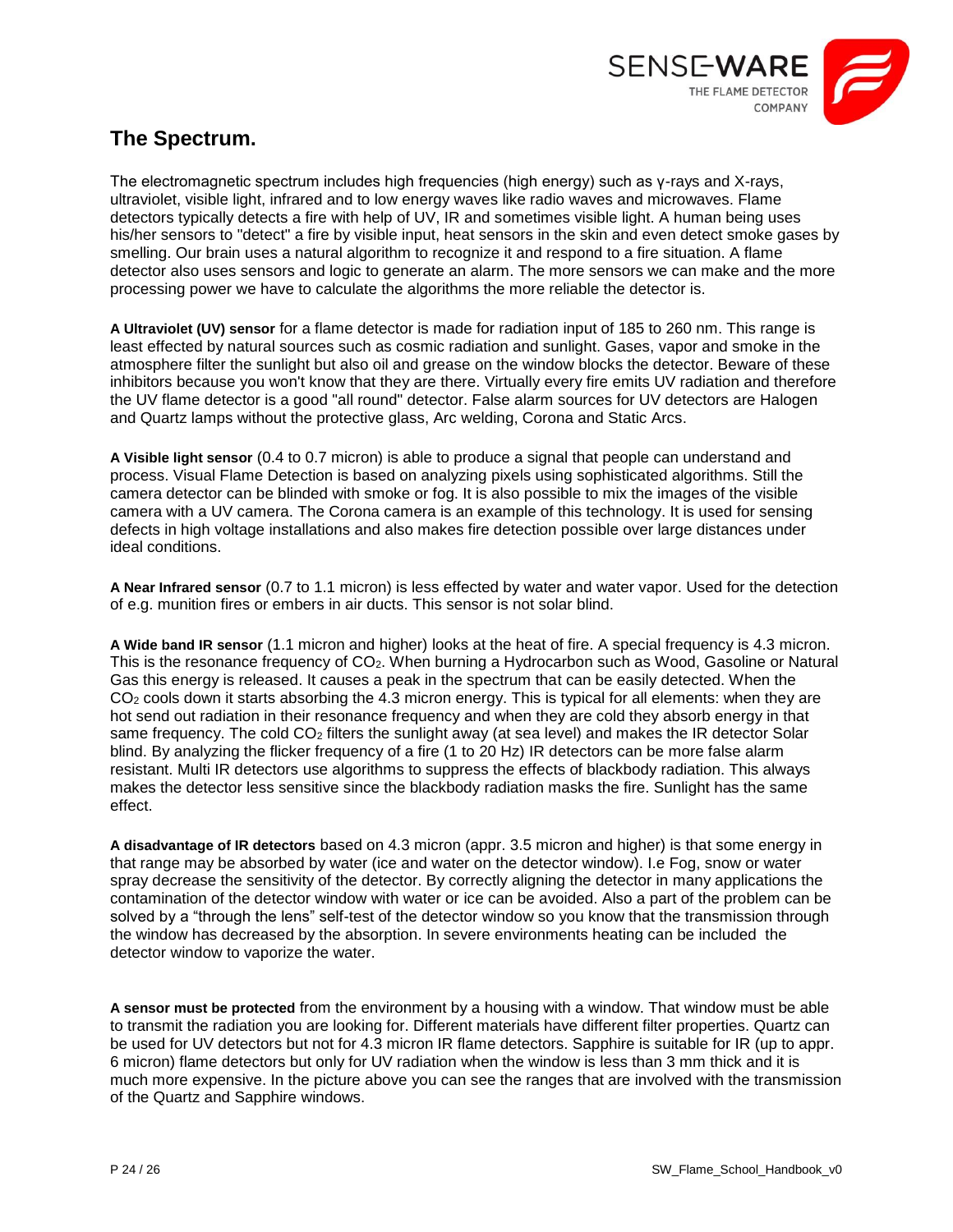

## <span id="page-24-0"></span>**7 Glossary of Terms**

| <b>Term</b>                           | <b>Definition</b>                                                             |
|---------------------------------------|-------------------------------------------------------------------------------|
| Air shield                            | Device to avoid deposition of debris on a detector window                     |
|                                       | of a flame detector with help of pneumatic air.                               |
| <b>ATEX</b>                           | European standard for explosion protection.                                   |
| Automatic fire detector               | Fire detector based on the measurement of physical fire                       |
|                                       | phenomena, like emitted light, particles or heat                              |
| Cone of vision                        |                                                                               |
| Detection distance                    | The distance between the fire source and the fire detector.                   |
| (Detection) zone                      | A geographical sub-division of the protected premises in<br>which one or more |
|                                       | points are installed and for which a common zonal                             |
|                                       | indication is provided.                                                       |
| Detector group                        | A (virtual) group of detectors, monitoring a detection zone.                  |
| Detector loop                         | A hardware cable, on which detectors are connected.                           |
| Detector window                       | Transparent window of the flame detector, to enable                           |
|                                       | relevant radiation of a fire to enter the flame detector                      |
| Dual IR                               | IR Flame detector with 2 different IR sensors                                 |
| False alarm                           | Alarm, without a physical reason                                              |
| Field of view                         |                                                                               |
| Fire control panel                    | Equipment to centralize inputs and outputs in a fire                          |
|                                       | detection installation.                                                       |
| Fire detection installation           |                                                                               |
| Fire size                             | Pan fire dimension in sqrft or cm <sup>2</sup>                                |
| Flame detector                        | A detector which responds to the radiation emitted by the                     |
|                                       | flames from a fire.                                                           |
| Heat detector                         | A detector which responds to an increase in temperature.                      |
| Infrared flame detector               | Flame detector, responding to infrared radiation of a fire.                   |
| IR flame detector                     | Flame detector, responding to infrared radiation of a fire.                   |
| Latching / non latching               | Synonyms to self-resetting/non self-resetting. Self-                          |
|                                       | resetting detector: A resettable detector which will                          |
|                                       | automatically restore itself to its normal state of readiness                 |
|                                       | to detect.<br>A component of a fire detection and fire alarm system           |
| Manual call point                     | which is used for the manual initiation of an alarm.                          |
| Mast mounting                         |                                                                               |
| Multiband detector                    | a flame detector having two or more sensing elements,                         |
|                                       | each responding to radiation in a distinct wavelength                         |
|                                       | range and each of whose outputs may contribute to the                         |
|                                       | alarm decision.                                                               |
| Performance requirement               |                                                                               |
| Point detector                        | A detector which responds to the phenomenon sensed in                         |
|                                       | the vicinity of a fixed point.                                                |
| Protected area                        |                                                                               |
| Reset                                 |                                                                               |
| Sensitivity                           | a measure of the ability of a flame detector to detect fires                  |
| Shadow effect                         | The effect that the light of a light source is obstructed by                  |
|                                       | objects between the light source and the observer.                            |
| Shielding                             |                                                                               |
| Smoke detector                        | A detector sensitive to particulate products of combustion                    |
|                                       | and/or pyrolysis suspended in the atmosphere (aerosols).                      |
| Square law                            | The law saying that the intensity of the light of a flame is                  |
|                                       | inverse proportional to the square of the distance from the                   |
|                                       | light source to the observer.<br>Device for functionally testing the          |
| Test lamp<br>Triple IR flame detector |                                                                               |
| Ultraviolet flame detector            | Flame detector, responding to ultraviolet radiation of a fire.                |
|                                       |                                                                               |